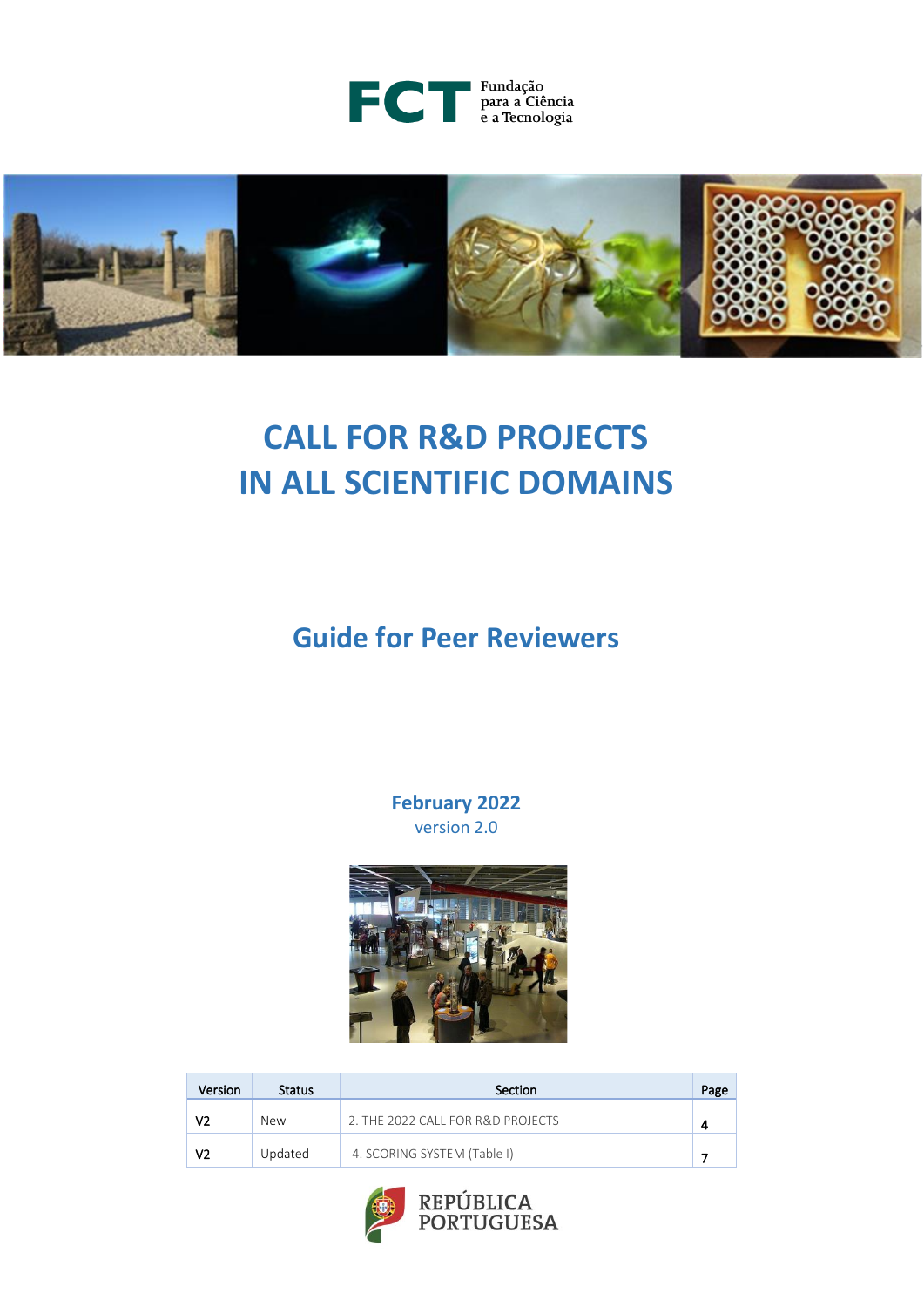

# **TABLE OF CONTENTS**

| 1.             |                                                                 |  |
|----------------|-----------------------------------------------------------------|--|
|                |                                                                 |  |
| 2.             |                                                                 |  |
|                |                                                                 |  |
| 3.             |                                                                 |  |
| 3.1            |                                                                 |  |
| 3.2            |                                                                 |  |
| 3.3            |                                                                 |  |
| 4.             |                                                                 |  |
| 5.             |                                                                 |  |
| 5.1            |                                                                 |  |
| 5.2            |                                                                 |  |
| 5.3            |                                                                 |  |
| 5.4            |                                                                 |  |
| 6.             |                                                                 |  |
| 6.1            |                                                                 |  |
| 6.2            |                                                                 |  |
| 7 <sup>1</sup> | SCIENTIFIC DOMAINS, AREAS AND SUBAREAS AND EVALUATION PANELS 12 |  |
| 7.1            |                                                                 |  |
| 7.2            |                                                                 |  |
|                |                                                                 |  |
|                |                                                                 |  |

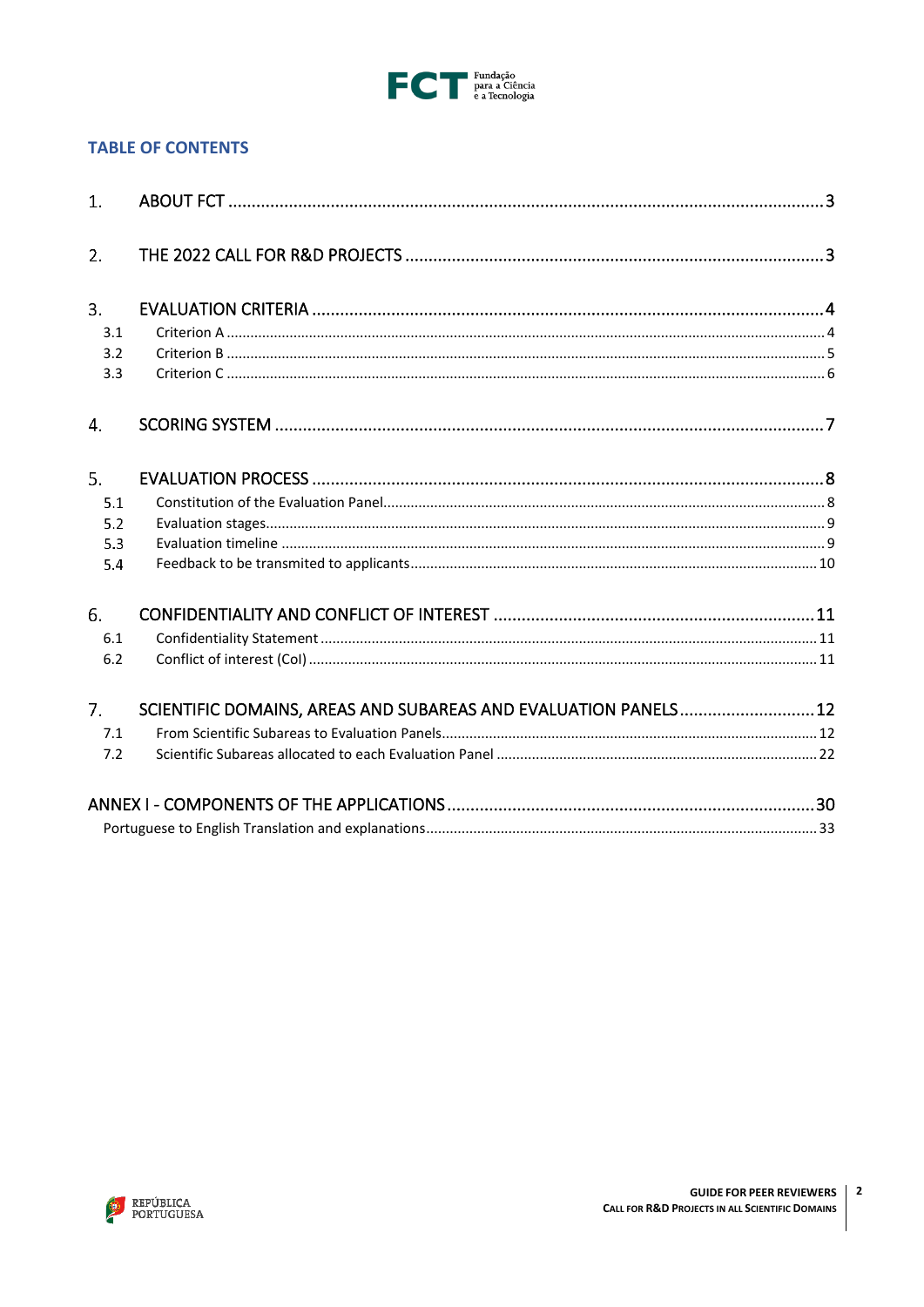

# <span id="page-2-0"></span>**ABOUT FCT**

FCT (Fundação para a Ciência e a Tecnologia) is the Portuguese public agency under the responsibility of the Ministry for Science, Technology and Higher Education that supports science, technology and innovation, in all scientific domains.

FCT's mission is to continuously promote the advancement of knowledge in science and technology in Portugal high international standards in quality and competitiveness, and encourage its dissemination and contribution to society and to economic growth.

FCT pursues its mission by funding, through competitive calls with peer review, fellowships, studentships and research contracts for scientists, research projects, research centres and infrastructures. FCT ensures Portugal's participation in international scientific organisations, fosters the participation of the scientific community in international projects and promotes knowledge transfer between Research and Development (R&D) centres and industry. Working closely with international organisations, FCT coordinates public policy for the Information and Knowledge Society in Portugal and ensures the development of national scientific computing resources.

The results of FCT accomplishments are, in essence, the outcome of the work carried out by individual scientists, research groups and institutions that are funded by FCT.

# <span id="page-2-1"></span>**THE 2022 CALL FOR R&D PROJECTS**

The **[2022 Call for R&D projects](https://www.fct.pt/apoios/projectos/concursos/ICDT/index.phtml.en) in all scientific domains** is open from 8 th February to 10th March 2022.

The aim of this call is to fund R&D projects in all scientific domains. The present call, ruled by the FCT Projects [Regulations,](https://www.fct.pt/apoios/projectos/regulamentofundosnacionais.phtml.en) entails a [public announcement](https://www.fct.pt/apoios/projectos/concursos/ICDT/docs/ICDT_AAC_2022_EN.pdf) outlining the required features for applications, the budget allocation and the evaluation criteria to be applied. **All proposals** are submitted online via [MyFCT](https://myfct.fct.pt/MyFCTHomepage.aspx) Web Platform (more detailed information Annex I), **written in English,** and should contribute to at least one of the [17 Sustainable Development Goals](https://www.un.org/ga/search/view_doc.asp?symbol=A/RES/70/1&Lang=E)  [defined by the United Nations.](https://www.un.org/ga/search/view_doc.asp?symbol=A/RES/70/1&Lang=E)

For this call **€75 million** of national state budget are available and **two types** of research projects can be funded:

- a) **Scientific Research and Technological Development (SR&TD) Projects address scientifically relevant and original issues**, with reference to international standards, contributing to the advancement of knowledge and producing identified outcomes, within the duration of the project.
- b) **Exploratory Research Projects (PeX)** are scientific or technological **research projects that explore ideas or concepts with significant originality and/or innovative potential.**

| <b>Project Type</b> | <b>Beneficiary Entities</b>            | <b>Duration</b>                         | <b>Eligible Funding</b> | <b>Budget Allocation</b> |
|---------------------|----------------------------------------|-----------------------------------------|-------------------------|--------------------------|
| SR&TD               | Individually or in co-<br>promotion    | 36 months<br>(extendable for 12 months) | €250.000,00 max         | €55 million              |
| <b>PeX</b>          | Individually<br>(only one beneficiary) | 18 months<br>(extendable for 6 months)  | €50.000,00 max          | €20 million              |

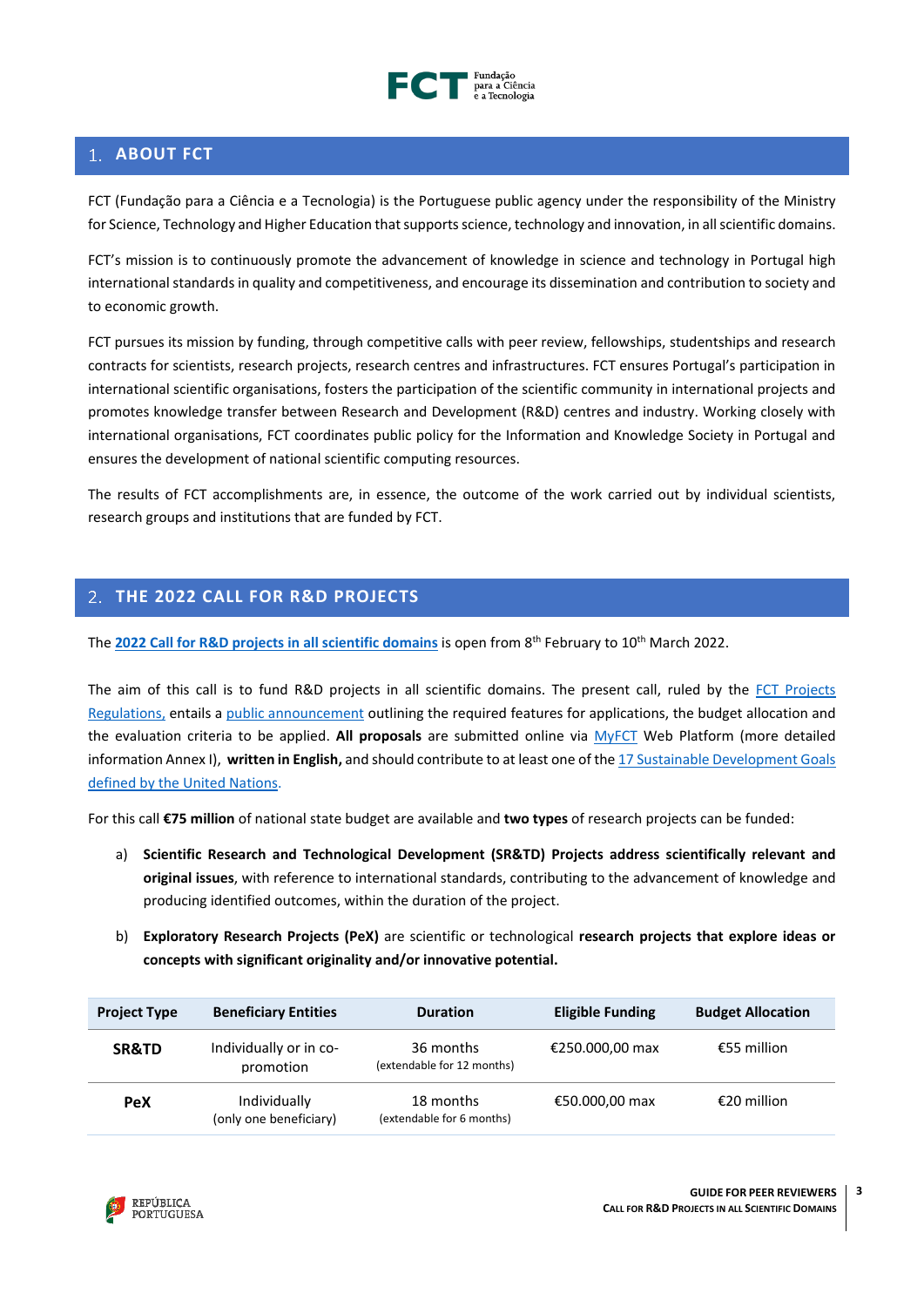

The Principal Investigator (PI) is responsible for choosing the project type, as well as the most suitable scientific area and subarea of the proposed research plan. According to this selection, the eligible proposals will be evaluated by the correspondent international panel. The scientific areas, corresponding subareas and evaluation panels are listed in section 7. No application can be transposed to a different panel from the one that corresponds to the scientific area and subarea selected by the Principal Investigator.

The **beneficiary entities** must be a legal entity belonging to the non-business entities of the R&I System, namely: higher education institutions, their institutes and R&D units; state or international laboratories with a head office in Portugal; non-profit private institutions whose main object is R&D activity; other non-profit public and private institutions developing or participating in scientific research activities. The possible involvement of foreign institutions as participants in the project does not confer them the status of beneficiary.

**Each applicant can only submit one application as PI or Co-PI**. The PI, co-PI, core elements and the remaining elements of the research team, are responsible for **submitting an updated version of their CV in English on the [CIÊNCIAVITAE.](https://cienciavitae.pt/)**

The information provided in the CVs will be used as a complement to the information provided in the application regarding the **PI Synopsis** and the **Research Team Synopsis.** The synopsis should focus on the **last 5 effective years of scientific activity.**

# <span id="page-3-0"></span>**EVALUATION CRITERIA**

The evaluation of the application will focus on the relevance and quality of following criteria:

- **A.** Scientific merit (A1) and innovative nature (A2) of the project from an international standpoint **(40%)**;
- **B.** Scientific merit of the Principal Investigator (B1) and the research team (B2) **(30%);**
- **C.** Quality and feasibility of the workplan, the expected indicators and the budget reasonability **(30%)**.

## <span id="page-3-1"></span>**3.1 CRITERION A**

This criterion aims to assess the scientific merit and innovative nature of the project from an international standpoint, through the following two subcriteria:

- **A1** Scientific merit of the project **(50%)**
- **A2**  Innovative nature of the project **(50%)**

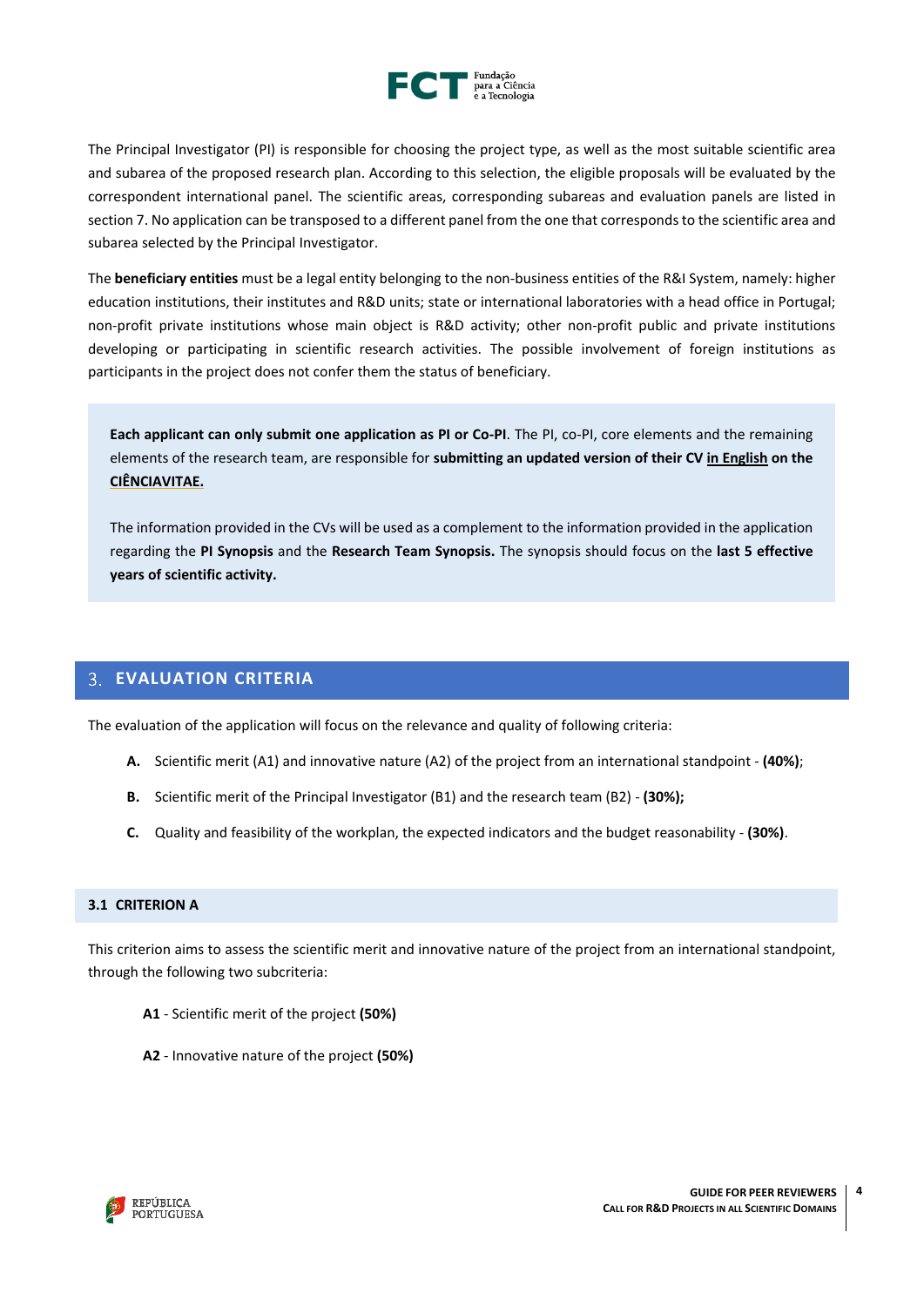

# **3.1.1 A1 - Scientific merit of the project**

This subcriterion is intended to evaluate the scientific merit of the proposal, considering the following dimensions in an integrated way:

- Clear identification of the project objectives and scientific challenges addressed by the proposal;
- Research alignment and its compliance with the identified 2030 Agenda Goals;
- Potential contribution of the research project to the advancement of knowledge.

### **3.1.2 A2 - Innovative nature of the proposal**

The present subcriterion is intended to assess the innovative nature of the proposal, considering the following aspects:

- Potential for breakthrough findings by comparison with the current state-of-the-art of the scientific area;
- Methodological innovation and replication potential;
- Potential impact of the project's outcomes on the economic, technological and societal dimensions;
- Capacity to lead to interdisciplinary contributions.

## <span id="page-4-0"></span>**3.2 CRITERION B**

The present criterion aims to evaluate the scientific merit of the PI and the research team, through the following subcriteria:

- **B1** Scientific merit of the Principal Investigator **(50%)**
- **B2**  Scientific merit of the research team **(50%)**

### **3.2.1 B1 - Scientific merit of the Principal Investigator**

This subcriterion is intended to evaluate scientific merit of the PI, considering the CV synopsis among others, through the following dimensions:

- Merit of the scientific and professional career of the Principal Investigator valuing the different components: participation in research projects; scientific publications; leadership/organization/participation in networks and conferences; participation in activities of scientific training and management; outreach activities;
- PI´s qualifications regarding the project's challenges, both at the scientific and management level, as well as the ability to engage young researchers in training;
- Relevant outcomes of previous projects and their contribution to the advancement of knowledge and to knowledge-based applications, assessed through the qualitative appraisal of publications or other professional and scientific works and actions considered as the most representative of the of the PI's career.

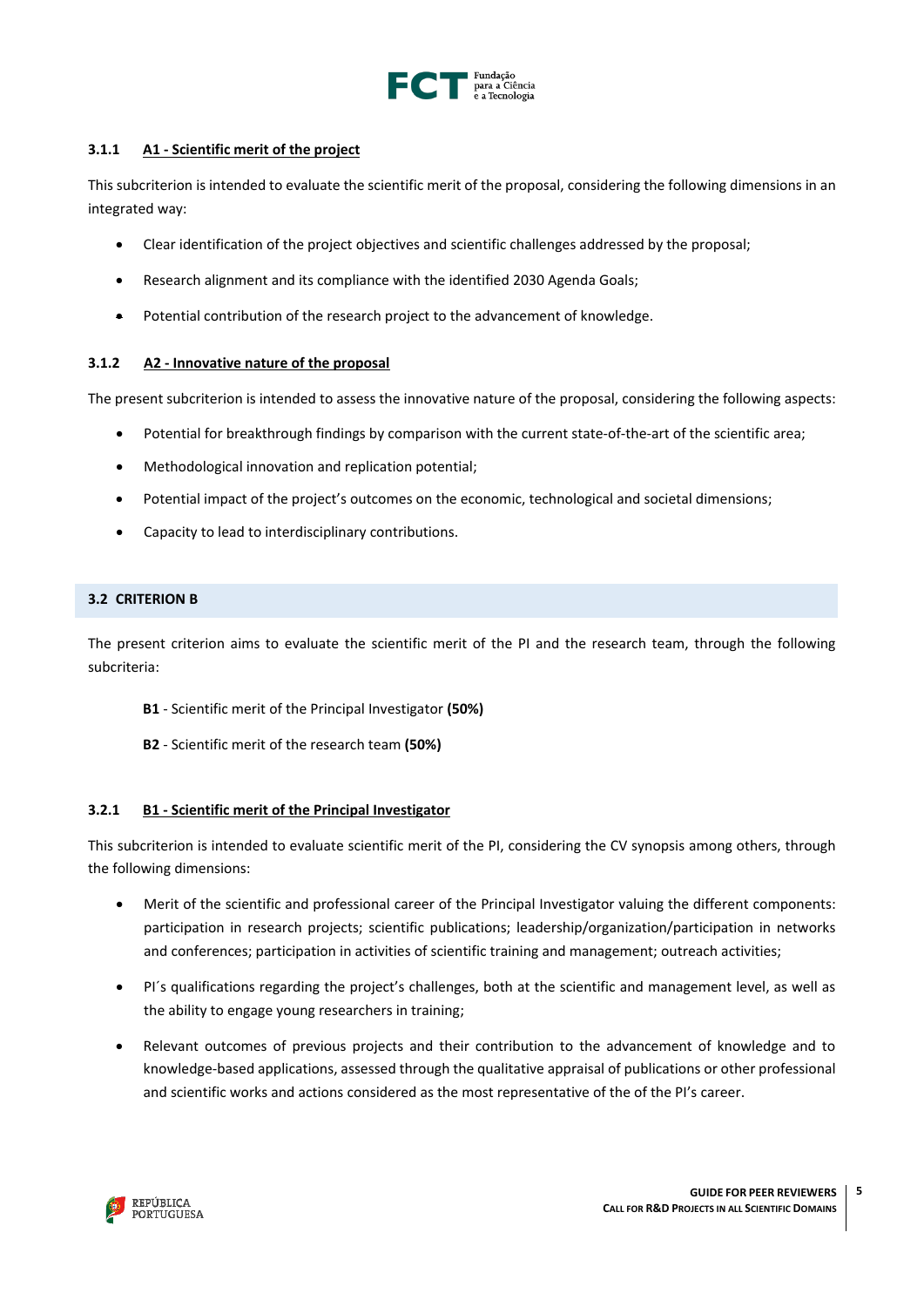

# **3.2.2 B2 - Scientific merit of the research team**

The present subcriterion is intended to assess the scientific merit of the research team, considering the research team CV synopsis among others, through the following dimensions:

- Scientific productivity of the team (references to publications and citations in published works, other relevant indicators);
- Ability to engage young researchers in training;
- Degree of internationalisation of the team (when appropriate);
- Abilities and skills to adequately execute the proposed project in its specific area, considering the team's configuration, the availability and commitment of its members (and other entities, when applicable);
- Level of commitment of any companies participating in the project (if applicable).

# <span id="page-5-0"></span>**3.3 CRITERION C**

This criterion is intended to evaluate the quality and feasibility of the workplan and the expected indicators, as well as the budget adequacy, considering the following aspects:

- Quality (clarity, consistency and adequacy) of the project, taking into consideration the theoretical framework, the research methodology and the work plan;
- Clear identification of the planned activities, their structure and adequacy to the established methods and objectives;
- Adequacy of the human resources and methodologies to perform the proposed objectives and tasks and meet the proposed deadlines;
- If applicable, analysis of the risks associated to the different stages of the project, with special focus on the identification of the critical points and the corresponding contingency plan;
- Valuation of the potential of the predicted outputs (besides other components of the proposal, more detailed information can be found in the application form section 6 "Expected output indicators" and "Knowledge dissemination");
- Adequacy of the physical and financial resources involved in the project, with regard to the host's conditions (technical/scientific, organizational management and, when appropriate, co-funding capacity by companies) provided by the beneficiary entities, in particular institutional resources of the participating entities, namely of the Principal Contractor;
- Adequacy and consistency of the proposed budget to accomplish the objectives and activities proposed.

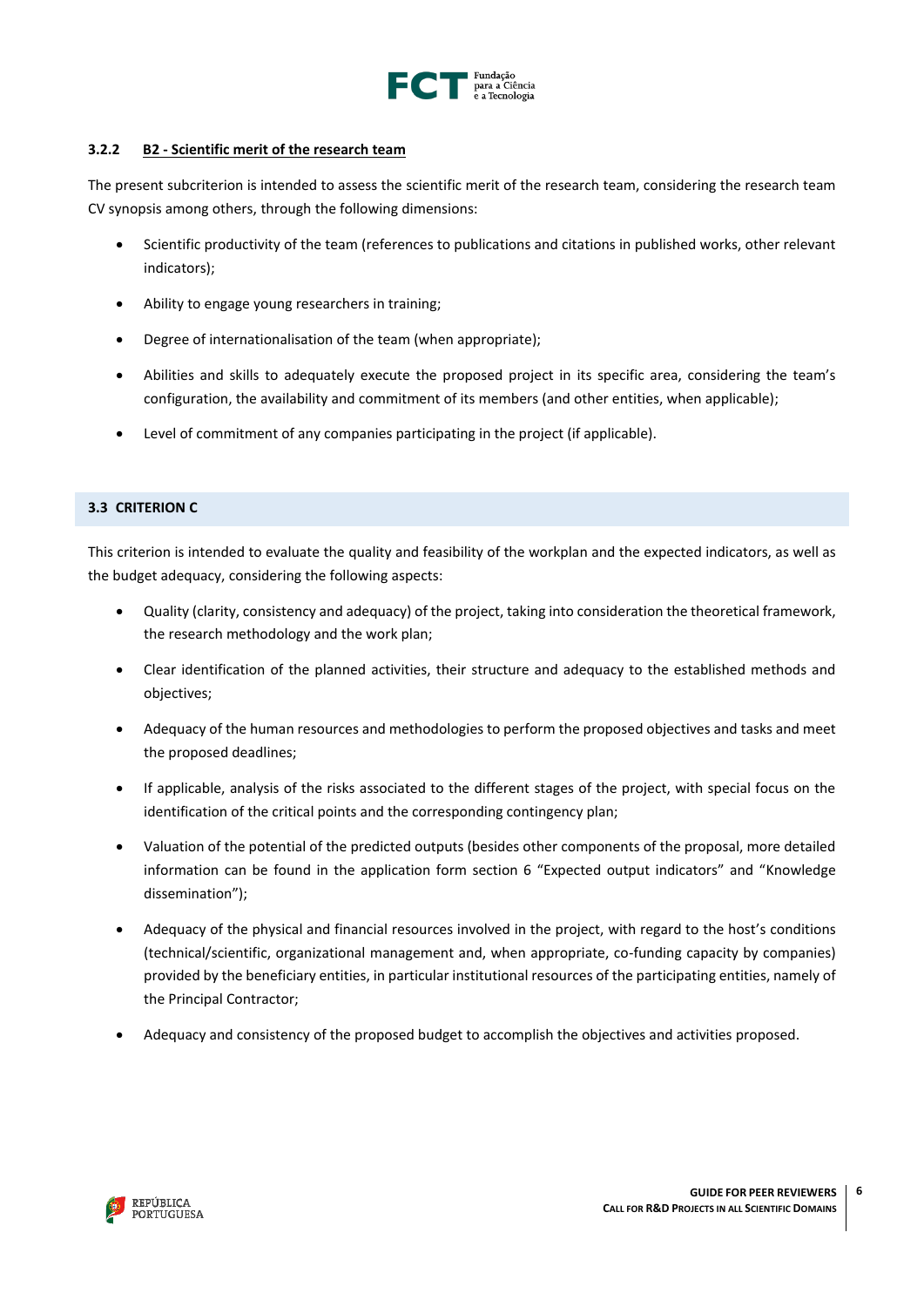

# <span id="page-6-0"></span>**4. SCORING SYSTEM**

The scoring system uses a **9-point scale, using 0.1 increments**. The maximum score is 9 and the minimum is 1, as presented in Table I.

| <b>Evaluation</b> | <b>Score</b>   | <b>Strengths &amp; Weaknesses</b>                           |  |
|-------------------|----------------|-------------------------------------------------------------|--|
| Excellent         | 9              | Exceptionally strong with no weaknesses                     |  |
|                   | 8              | Very strong with some negligible weaknesses                 |  |
| Very good         | 7              | Strong with some minor weaknesses                           |  |
|                   | 6              | Some strengths with numerous minor weaknesses               |  |
| Good              | 5              | Some strengths but with at least one moderate weakness      |  |
|                   | 4              | Few strengths with several minor weaknesses                 |  |
| Adequate          | 3              | Few strengths and major weaknesses                          |  |
| Poor              | $\mathfrak{p}$ | Very few strengths and serious weaknesses                   |  |
|                   | 1              | Cannot be assessed due to missing or incomplete information |  |

Table I – Qualitative descriptors associated to the 9-point scale.

The Merit of the Project (MP) is given by:

### **MP = 0.40 A (0.50 A1 + 0.50 A2) + 0.30 B (0.50 B1 + 0.50 B2) + 0.30 C**

The subcriteria A1, A2, B1 and B2 and criterion C are scored using a 9-point scale system (1 – minimum; 9 – maximum) with decimal numbers. The final score of MP is rounded to two-decimal places.

For a proposal to be eligible for funding, the following **minimum score** is required:

• **MP ≥ 7.00 points**.

The **eligible applications will be ranked** by the evaluation panel, **according with the type** and **by decreasing order** of the **MP score**.

**In case of ties** (projects with the same MP score), the **ratings assigned to criteria A2, B1, A1, B2 and C** will be used **sequentially and by decreasing order** to provide the final ranking of the projects.

**For each project type**, the total budget allocation to the call will be distributed **for each evaluation panel** proportionally based on the total amount of the solicited funding of the eligible proposals (MP ≥ 7.00) in each panel.

A PI whose application is scored with a MP lower than 5.00 will be hindered to apply as PI in the next edition of the **Call for SR&TD Projects in all scientific domains.**

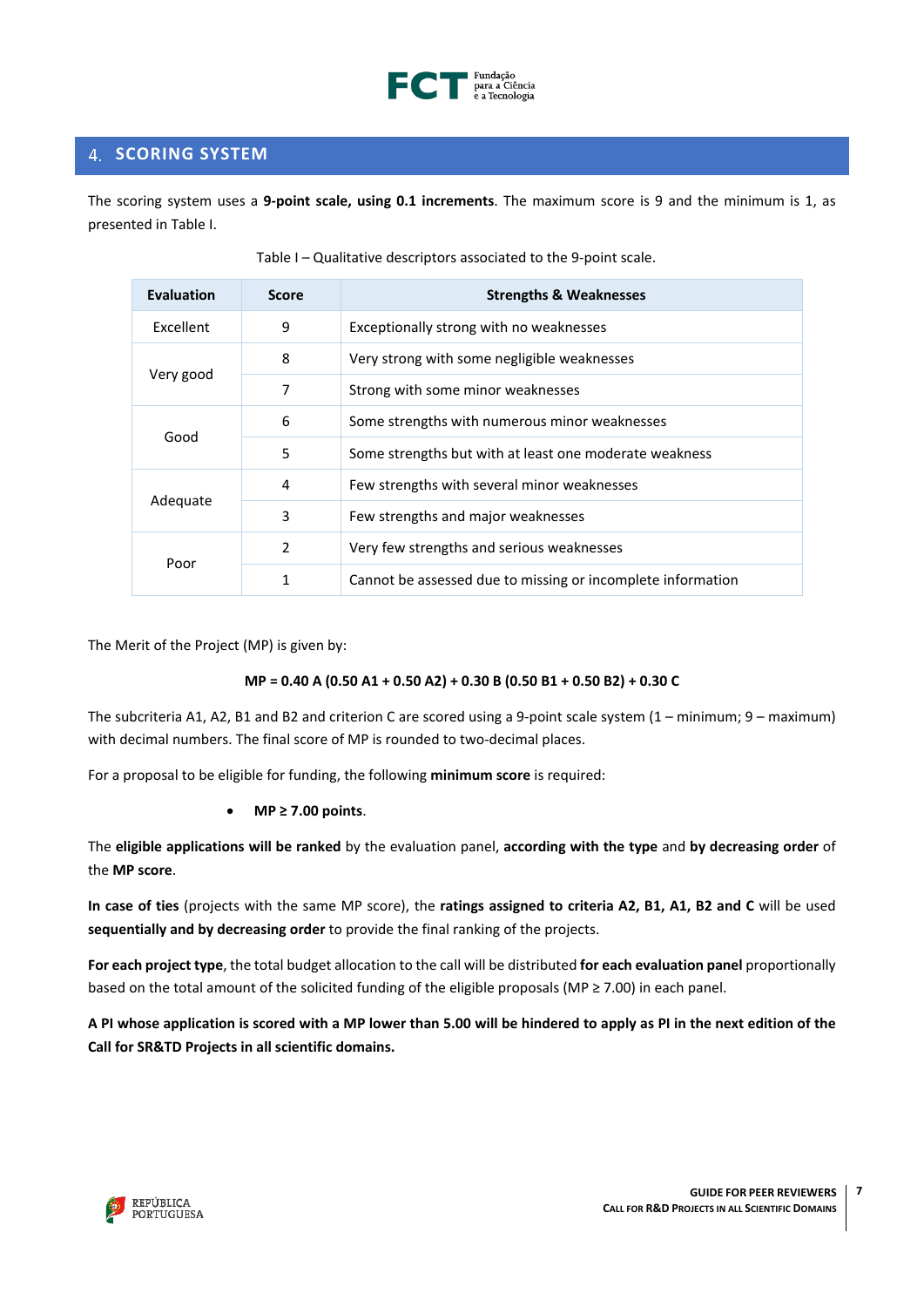

# <span id="page-7-0"></span>**EVALUATION PROCESS**

## <span id="page-7-1"></span>**CONSTITUTION OF THE EVALUATION PANEL**

- − The evaluation panels are constituted by **international reviewers**, taking into consideration the number and the scientific areas of the applications, an adequate gender balance and a fair geographic and institutional distribution of evaluators;
- − All experts will be of acknowledged competence in the scientific areas of the application to be evaluated, and cannot be affiliated with Portuguese R&D institutions or have current or scheduled collaborations with any Portuguese R&D institution;
- − For each panel a **Chair** will be designated and **is responsible for the following tasks:**
	- Assist FCT with the constitution of the panel by suggesting possible reviewers to be invited;
	- Depending on the panel's dimension and spectrum of subareas, the panel Chair may indicate a Co-Chair;
	- Assign each application to two panel members (1st and 2nd readers), taking into consideration any declared **Conflict of Interest (CoI)**, as well as the **matching of scientific expertise** within the topic of the application;
	- Keep the evaluation process within the defined timeframe and contact panel members in case of any delays;
	- Support the FCT team in the resolution of any CoI identified during the evaluation process;
	- Suggest external reviewers to provide an assessment of an application, whenever a specific expertise is not covered by the panel;
	- Participate in a videoconference meeting with one or more members of the Board of Directors of FCT, prior to the beginning of the reviewing period, to comply with the steps of the evaluation procedure;
	- Assure the quality of the reports: comments should be in agreement with the scores taking into account descriptors of the scoring system (see section 4), providing substantive arguments and identifying strengths and weaknesses for each evaluation criterion;
	- Moderate the panel meeting;
	- Prepare the panel meeting report that should address work methodology, conflicts of interest and final ranking by type;
	- Coordinate the support to be given to FCT and panel members during the period of preliminary hearings, if necessary.

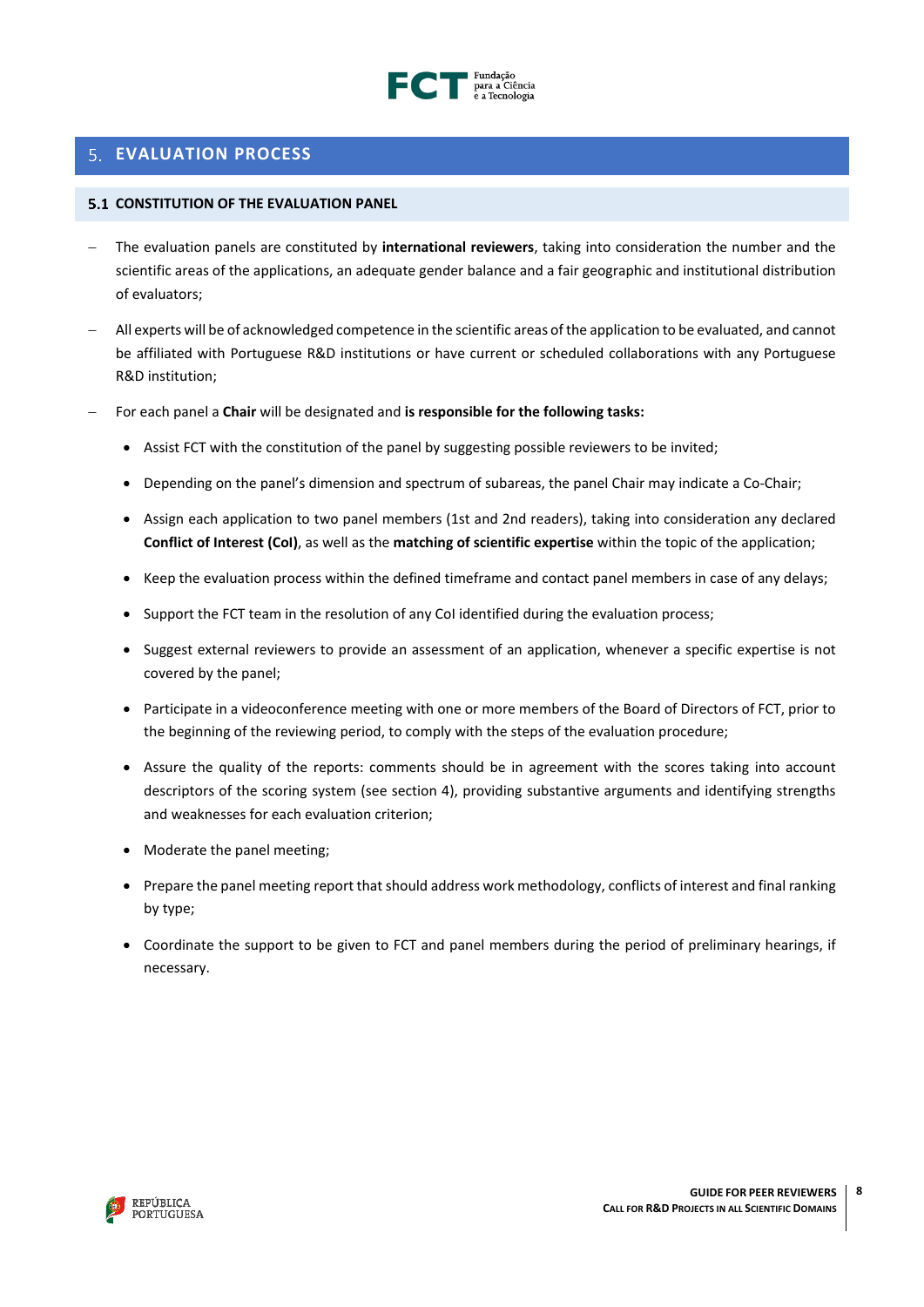

# <span id="page-8-0"></span>**EVALUATION STAGES**

The evaluation process comprises **4 stages**:



## <span id="page-8-1"></span>**5.3 EVALUATION TIMELINE**

The evaluation timeline is established by FCT's Board of Directors and conveyed to the evaluation panel Chair and members. The date of the final videoconference meeting of the evaluation panel is established in advance by FCT.

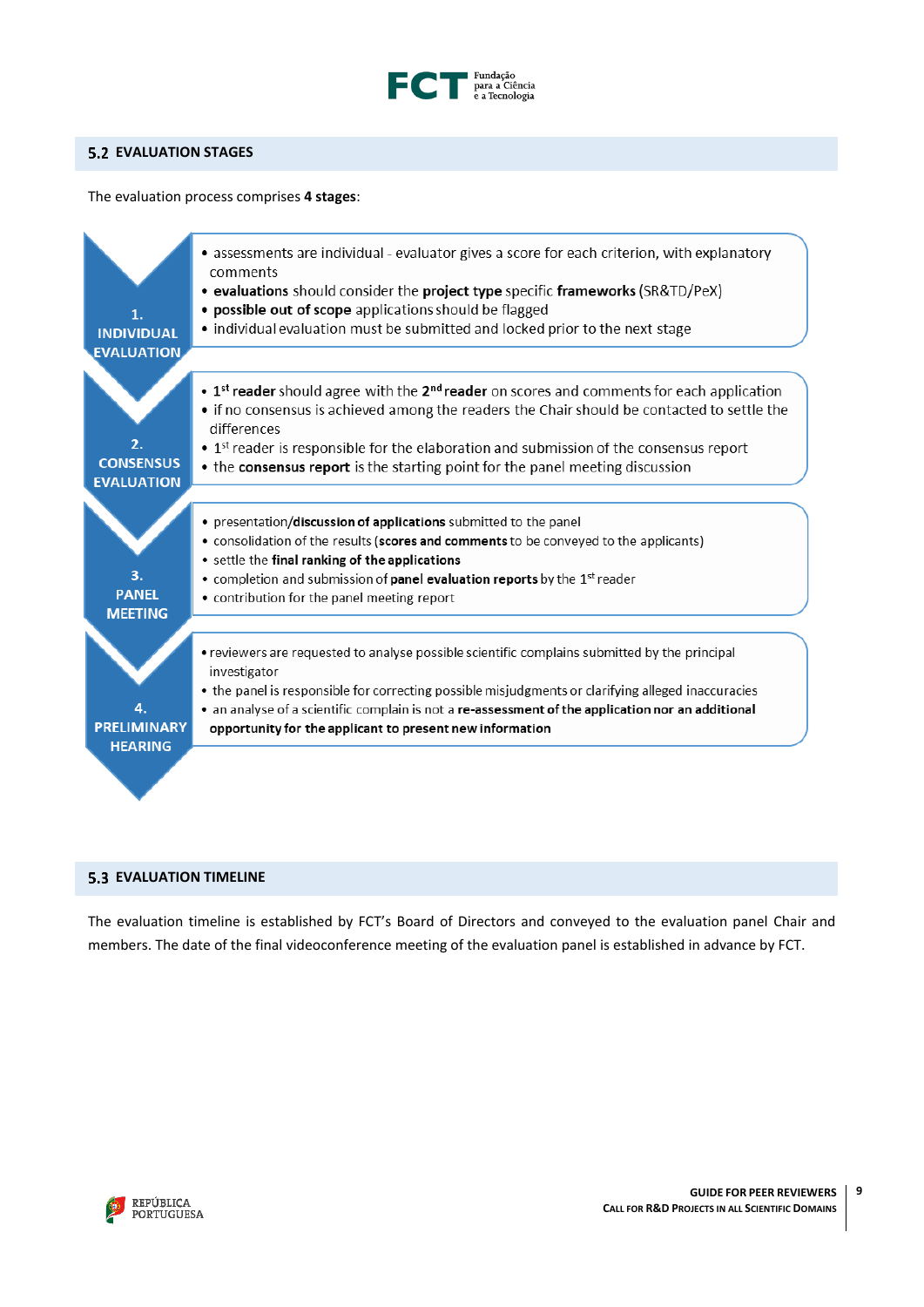

#### <span id="page-9-0"></span>**FEEDBACK TO BE TRANSMITTED TO APPLICANTS**

All the reviewers should comply with the following additional guidelines in the elaboration of the evaluation reports and includes:

- The score and comments for each of the evaluation criteria, including strengths and weakness;
- Identification of the research plan's alignment with the framework of any of the 2030 UN Agenda Goals;
- A comment on the proposed budget; suggested changes in the budget must be justified;
- A comment concerning ethical issues, if applicable;
- Confidential comments to the evaluation panel and /or FCT, if necessary.

#### **Comments must:**

- − Be **coherent** with the **scores** taking into account the **descriptors** presented in Table I (section 4);
- − Be **clear** and **consistent**, highlighting the **strengths** and **weaknesses** of the application for each criterion;
- Take into account the **research project type** (SR&DT or PeX):
- − Use **dispassionate and analytical language**, avoiding dismissive statements about the applicant, the proposed science, or the scientific field;
- − Be **impeccably polite**;
- − Address the **submitted work plan and not the work the reviewers consider should have been proposed**.

**The quality of the comments to be transmitted to the applicants is of paramount importance and part of the evaluation process, therefore being a crucial task of the evaluation panel.**

#### **Comments must not:**

- − Give a **description or a summary of the application**;
- − use of the **first person or equivalent**: "I think…" or "This reviewer finds…"; alternatively, panel members are advised to use expressions such as "The panel considers…" or "It is considered…";
- **Ask questions**, as the applicant will not be able to answer them;
- **Provide recommendations or advices** for improving the application;
- − Have **contradicting statements**;
- − **Mention quantitative details** that can easily **originate factual mistakes**.

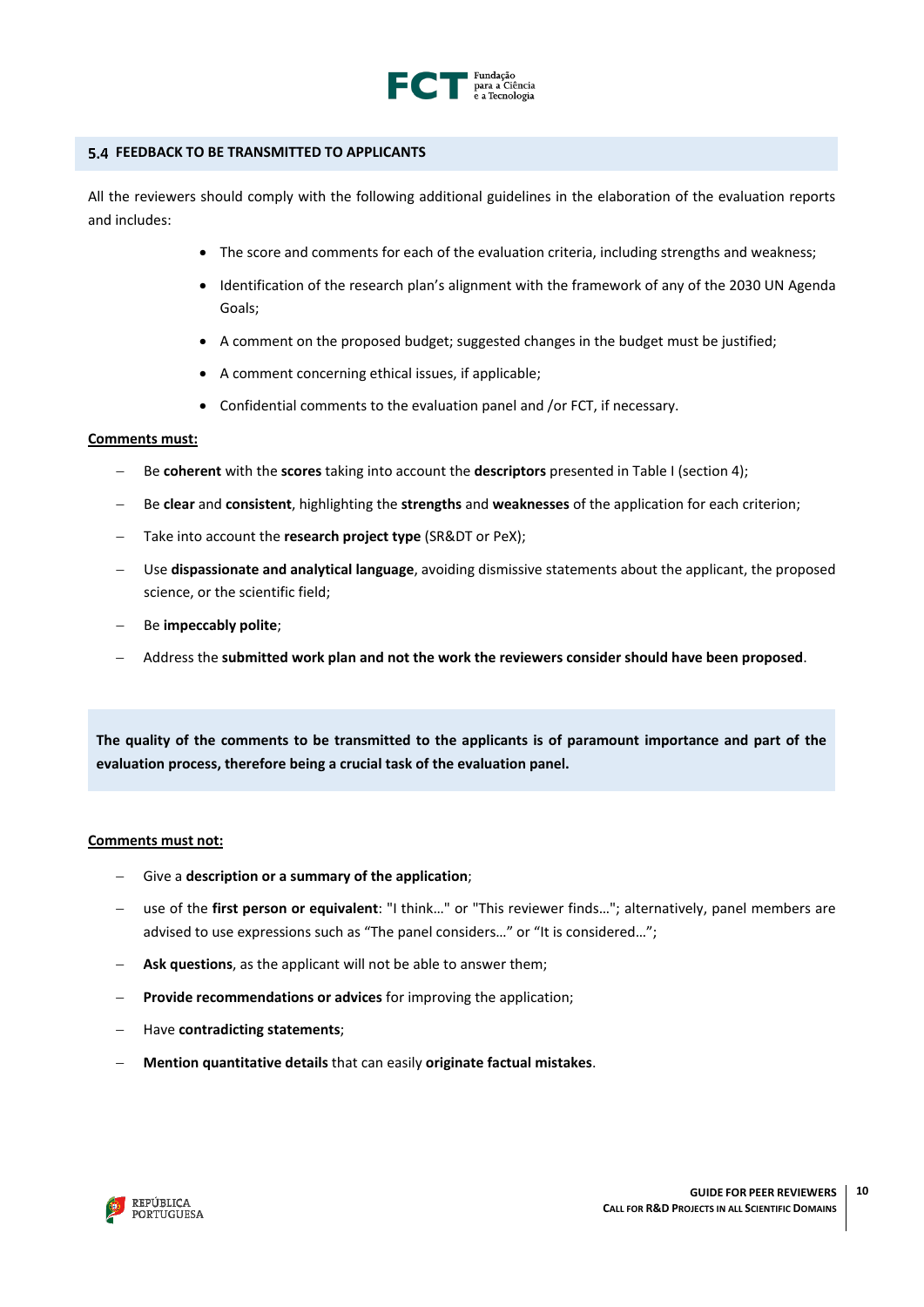

# <span id="page-10-0"></span>**CONFIDENTIALITY AND CONFLICT OF INTEREST**

# <span id="page-10-1"></span>**6.1 CONFIDENTIALITY STATEMENT**

The confidentiality of written applications must be protected. All reviewers involved in the evaluation are asked not to copy, quote or otherwise use material contained in the applications. All reviewers are requested to accept a statement of confidentiality relative to the contents of the project applications and to the results of the evaluation.

# <span id="page-10-2"></span>**6.2 CONFLICT OF INTEREST (COI)**

# **Disqualifying Conflict of Interest**

#### In the present Call

Researchers are hindered to participate as Chair, Co-Chair, Panel member or External reviewer if they:

- 1. Have submitted any application as PI or co-PI;
- 2. Have first-degree relationships, domestic partnership or are married with a **PI or co-PI**.

#### In a specific Panel

Researchers are hindered to participate as Chair, Co-Chair, Panel member or External reviewer in a panel in which they:

- 1. Have submitted an application as team member or consultant;
- 2. Have first-degree relationships, domestic partnership or are married with a team member or consultant of an application.

### With an application

Panel members cannot evaluate nor participate in the panel meeting discussion of an application in the following circumstances:

- 1. Personal or financial interest in the application's success;
- 2. Current or planned close scientific cooperation;
- 3. Research cooperation within the last three years before the opening date of the call, *e.g.* joint publications;
- 4. Dependent employment relationship or supervisory relationship (*e.g.* teacher-student relationship up to and including the postdoctoral phase) within the three years before the opening date of the call;
- 5. Affiliation or pending transfer to any of the departments, research centres or companies involved in the project;
- 6. Researchers who are active in a council or similar supervisory or advisory board of the applying institutions are excluded from participating in the review and decision-making process for applications originating from these institutions.

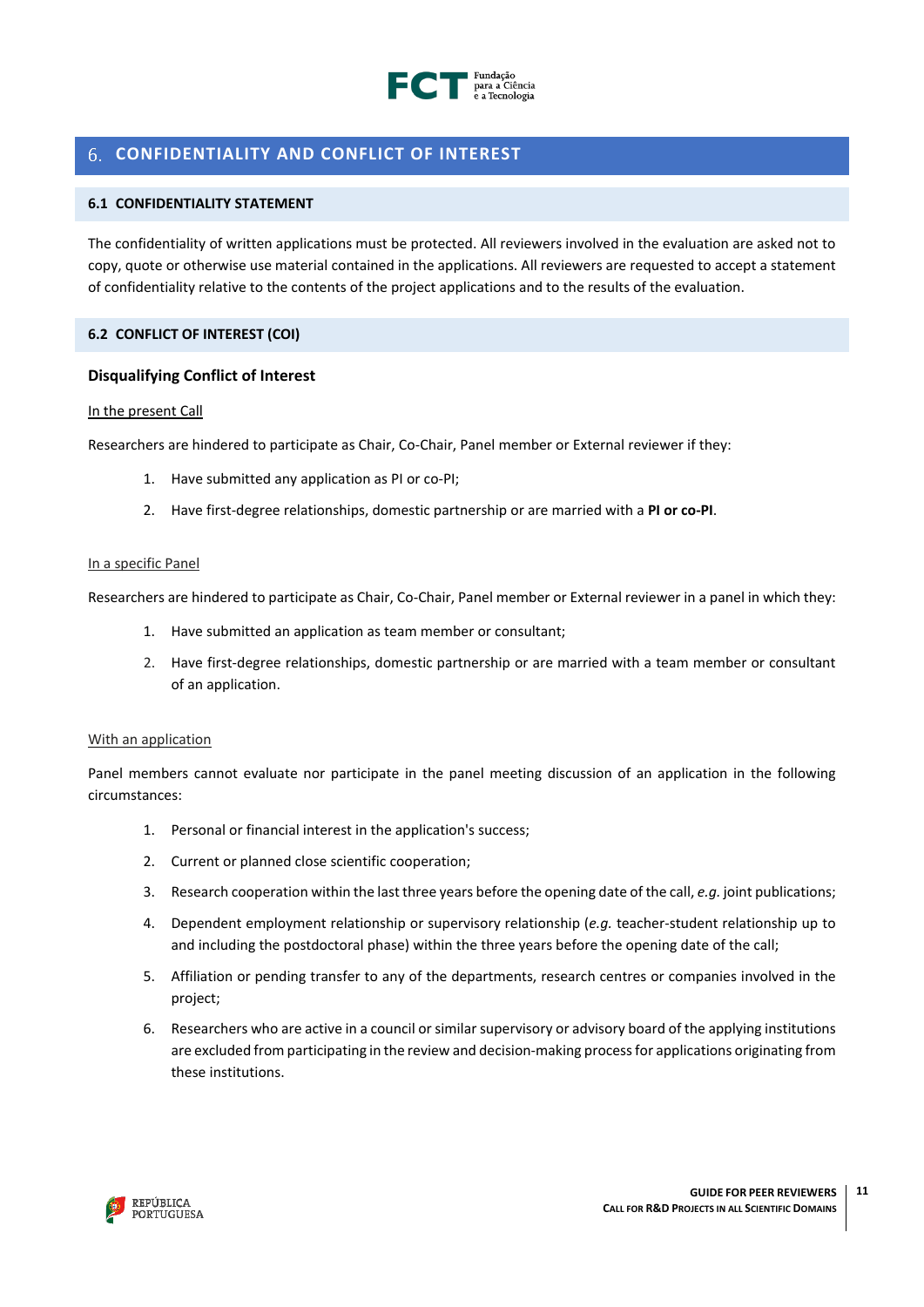

# **Potential Conflict of Interest**

The panel member should notify FCT and clarify if he/she is able to perform an unbiased evaluation or if the conflict should rather be considered as disqualifying. A potential conflict of interest exists in the following circumstances:

- 7. Relationships other than first-degree, marriage or domestic partnership; other personal ties or conflicts;
- 8. Participation in university bodies other than those listed under no. 6, *e.g.* in scientific advisory committees in the research environment;
- 9. Preparation of an application or implementation of a project with a closely related research topic (competition);
- 10. Participating in an on-going scientific or inter-personal conflict with the applicant(s).

**In case a conflict of interest is detected during the evaluation process, the individual reviewer is required to inform the panel Chair and FCT team of this situation, so that the application may be reassigned. Depending on its nature, this information will be presented in the panel meeting report.**

# <span id="page-11-0"></span>**SCIENTIFIC DOMAINS, AREAS AND SUBAREAS AND EVALUATION PANELS**

This section lists the Scientific Domains, Areas and Subareas, according to OECD´s revised Field of [Science](https://www.oecd.org/science/inno/38235147.pdf) and [Technology](https://www.oecd.org/science/inno/38235147.pdf) – FOS, and the corresponding Evaluation Panels. Each evaluation panel is in charge of the applications from a set of scientific subareas, as indicated below:

# <span id="page-11-1"></span>**7.1 FROM SCIENTIFIC SUBAREAS TO EVALUATION PANELS**

| Scientific<br><b>Domain</b> | <b>Scientific Area</b>         | <b>Scientific Subarea</b>                  | <b>Evaluation Panel</b>               |
|-----------------------------|--------------------------------|--------------------------------------------|---------------------------------------|
|                             | <b>Mathematics</b>             | <b>Pure Mathematics</b>                    |                                       |
|                             |                                | <b>Applied Mathematics</b>                 | <b>Mathematics</b>                    |
|                             |                                | <b>Statistics and Probability</b>          |                                       |
|                             |                                | <b>Other Subareas of Mathematics</b>       |                                       |
|                             |                                | <b>Computer Sciences</b>                   |                                       |
|                             | Computer and                   | <b>Information Sciences</b>                | Computer and Information Sciences and |
|                             | Information<br><b>Sciences</b> | <b>Bioinformatics</b>                      | <b>Informatics</b>                    |
|                             |                                | <b>Informatics</b>                         |                                       |
| Exact Sciences              | <b>Physical Sciences</b>       | Atomic, Molecular and Chemical Physics     |                                       |
|                             |                                | <b>Condensed Matter Physics</b>            |                                       |
|                             |                                | Particles Physics                          |                                       |
|                             |                                | <b>Nuclear Physics</b>                     |                                       |
|                             |                                | Fluids and Plasma Physics                  | Physics                               |
|                             |                                | Optics                                     |                                       |
|                             |                                | <b>Acoustics</b>                           |                                       |
|                             |                                | Astronomy                                  |                                       |
|                             |                                | <b>Other Subareas of Physical Sciences</b> |                                       |

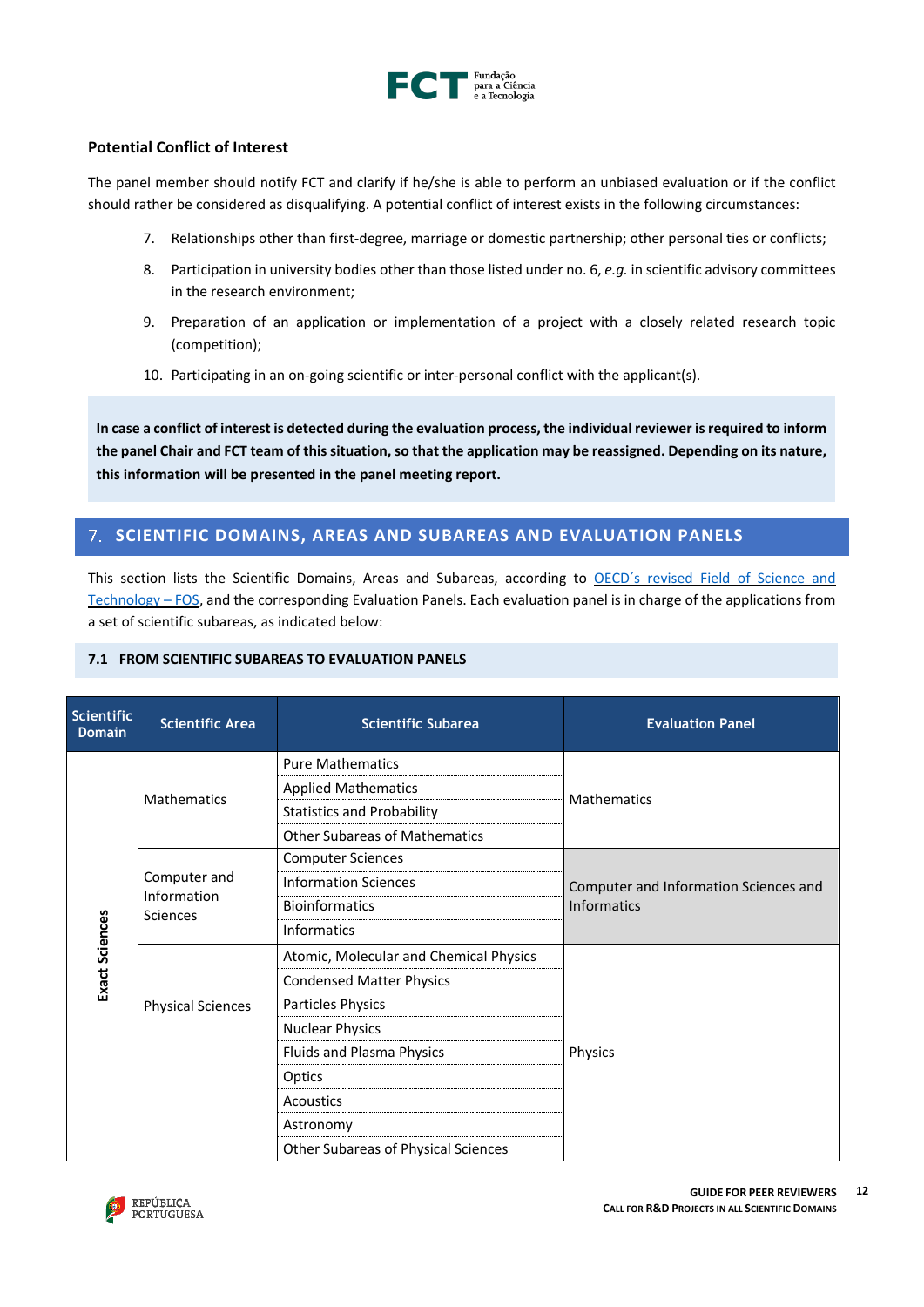

| <b>Scientific</b><br><b>Domain</b> | <b>Scientific Area</b>        | <b>Scientific Subarea</b>            | <b>Evaluation Panel</b>        |                               |
|------------------------------------|-------------------------------|--------------------------------------|--------------------------------|-------------------------------|
|                                    |                               | Organic Chemistry                    |                                |                               |
|                                    |                               | Inorganic Chemistry                  |                                |                               |
|                                    |                               | Physical Chemistry                   |                                |                               |
|                                    |                               | Polymer Science                      |                                |                               |
| <b>Exact Sciences</b>              | <b>Chemical Sciences</b>      | Electrochemistry                     | Chemistry                      |                               |
|                                    |                               | Colloid Chemistry                    |                                |                               |
|                                    |                               | <b>Analytical Chemistry</b>          |                                |                               |
|                                    |                               | Nuclear Chemistry                    |                                |                               |
|                                    |                               | Other Subareas of Chemical Sciences  |                                |                               |
|                                    |                               | Geosciences, Multidisciplinary       |                                |                               |
|                                    |                               | Mineralogy                           |                                |                               |
|                                    |                               | Paleontology                         |                                |                               |
|                                    |                               | Geochemistry                         |                                |                               |
|                                    |                               | Physical Geography                   |                                |                               |
| Natural Sciences                   |                               | Geology                              | Earth Sciences and Engineering |                               |
|                                    | Earth and Related             | Volcanology                          |                                |                               |
|                                    | <b>Environmental Sciences</b> | Meteorology and Atmospheric Sciences |                                |                               |
|                                    |                               | Climatic Research                    |                                |                               |
|                                    |                               | Oceanography, Hydrology and Water    |                                |                               |
|                                    |                               | Resources                            |                                |                               |
|                                    |                               | Geophysics                           |                                |                               |
|                                    |                               |                                      | <b>Environmental Sciences</b>  | <b>Environmental Sciences</b> |

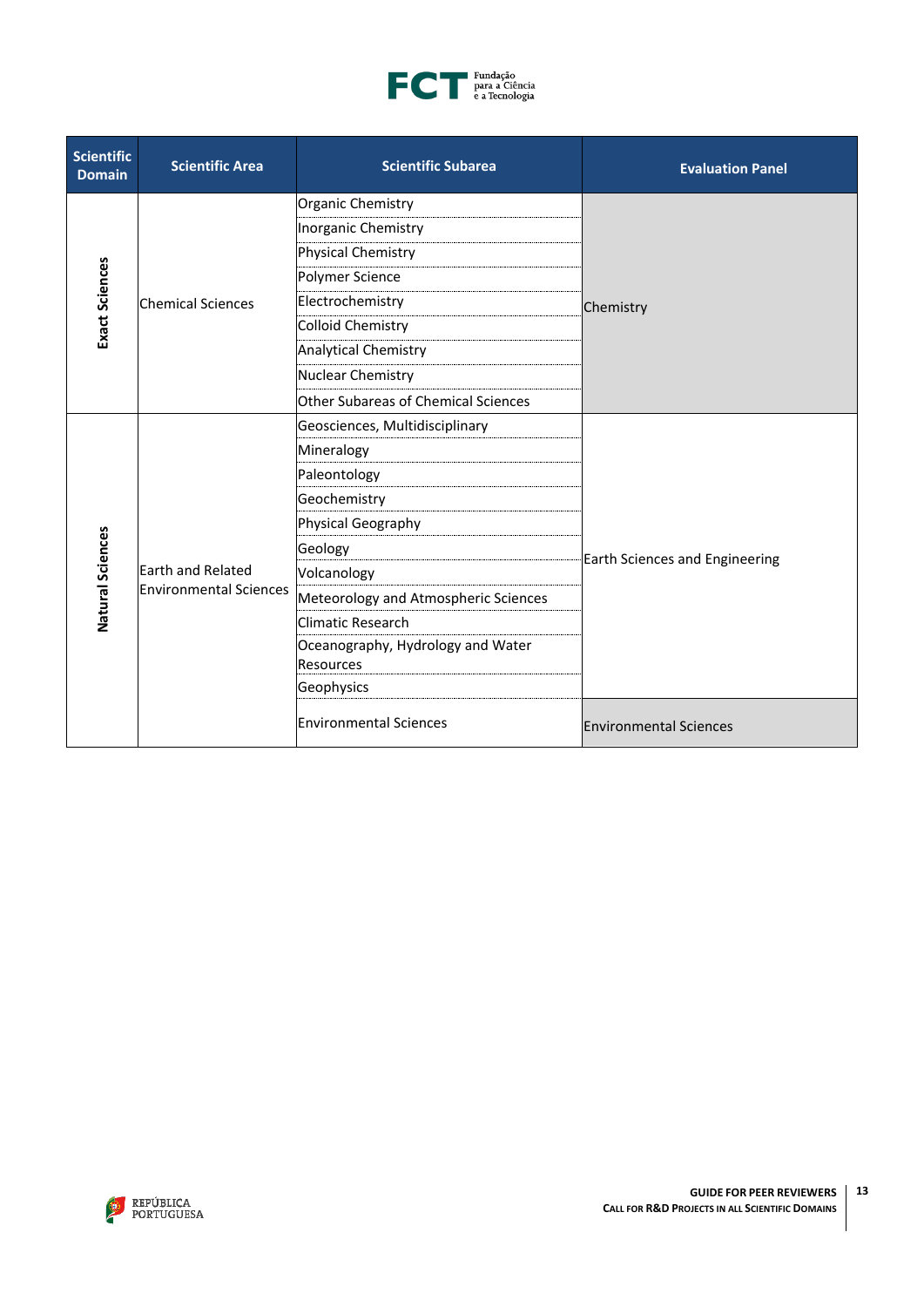

| <b>Scientific</b><br><b>Domain</b> | <b>Scientific Area</b>     | <b>Scientific Subarea</b>                           | <b>Evaluation Panel</b>                        |
|------------------------------------|----------------------------|-----------------------------------------------------|------------------------------------------------|
|                                    |                            | Cell Biology                                        |                                                |
|                                    |                            | Biochemistry                                        |                                                |
|                                    |                            | <b>Biochemical Research Methods</b>                 |                                                |
|                                    |                            | Microbiology                                        |                                                |
|                                    |                            | Molecular Biology                                   | <b>Experimental Biology and Biochemistry</b>   |
|                                    |                            | <b>Biophysics</b>                                   |                                                |
|                                    |                            | <b>Genetics and Heredity</b>                        |                                                |
|                                    | <b>Biological Sciences</b> | Reproductive Biology                                |                                                |
|                                    |                            | Developmental Biology                               |                                                |
|                                    |                            | Plant Sciences and Botany                           |                                                |
|                                    |                            | Zoology, Ornithology, Entomology                    |                                                |
| Natural Sciences                   |                            | Marine Biology, Freshwater Biology and<br>Limnology |                                                |
|                                    |                            | Ecology                                             |                                                |
|                                    |                            | <b>Biodiversity Conservation</b>                    | <b>Biological Sciences</b>                     |
|                                    |                            | Biology                                             |                                                |
|                                    |                            | <b>Evolutionary Biology</b>                         |                                                |
|                                    |                            | <b>Other Biological Topics</b>                      |                                                |
|                                    |                            | <b>Behavioral Sciences Biology</b>                  |                                                |
|                                    |                            | Mycology                                            |                                                |
|                                    |                            | Virology                                            | Clinical Medicine, Immunology and<br>Infection |

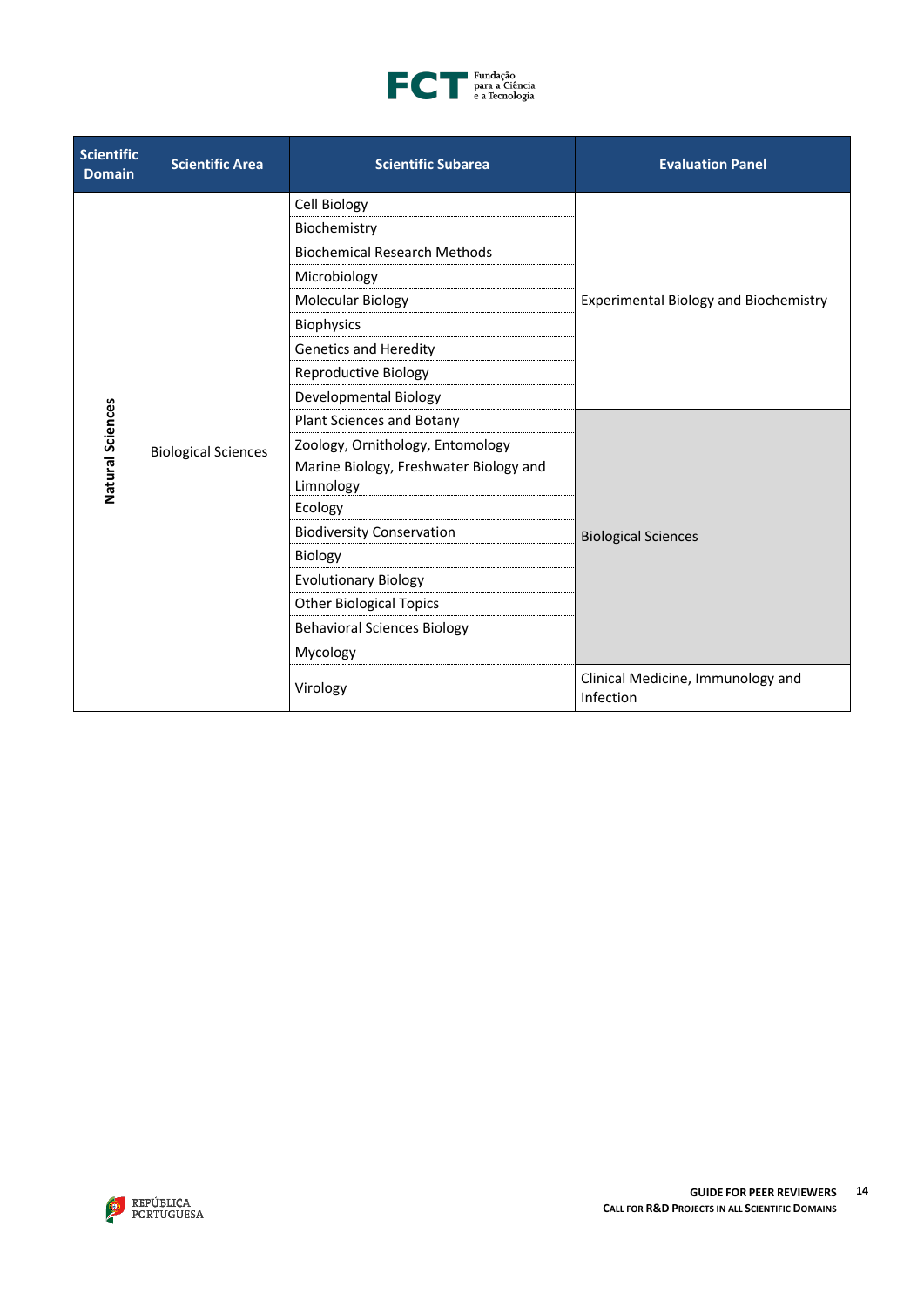

| <b>Scientific</b><br><b>Domain</b> | <b>Scientific Area</b>         | <b>Scientific Subarea</b>                    | <b>Evaluation Panel</b>                           |
|------------------------------------|--------------------------------|----------------------------------------------|---------------------------------------------------|
|                                    |                                | <b>Civil Engineering</b>                     |                                                   |
|                                    |                                | Architecture Engineering                     |                                                   |
|                                    | Civil Engineering              | <b>Construction Engineering</b>              | <b>Civil Engineering</b>                          |
|                                    |                                | <b>Transport Engineering</b>                 |                                                   |
|                                    |                                | Municipal and Structural Engineering         |                                                   |
|                                    |                                | <b>Electrical and Electronic Engineering</b> |                                                   |
|                                    | <b>Electrical Engineering,</b> | Robotics                                     |                                                   |
|                                    | Electronic Engineering,        | <b>Automation and Control Systems</b>        |                                                   |
|                                    | Information                    | Communication Engineering and Systems        | <b>Electrical and Electronic Engineering</b>      |
|                                    | Engineering                    | Telecommunications                           |                                                   |
|                                    |                                | <b>Computer Hardware and Architecture</b>    |                                                   |
|                                    |                                | <b>Mechanical Engineering</b>                |                                                   |
|                                    | Mechanical<br>Engineering      | <b>Applied Mechanics</b>                     |                                                   |
|                                    |                                | Thermodynamics                               |                                                   |
|                                    |                                | <b>Aerospace Engineering</b>                 | Mechanical Engineering and Engineering<br>Systems |
|                                    |                                | <b>Nuclear Engineering</b>                   |                                                   |
| Engineering and Technology         |                                | Audio Engineering and Reliability Analysis   |                                                   |
|                                    |                                | <b>Engineering Systems</b>                   |                                                   |
|                                    |                                | Renewable Energies                           |                                                   |
|                                    | <b>Chemical Engineering</b>    | <b>Chemical Engineering</b>                  | <b>Chemical Engineering</b>                       |
|                                    |                                | <b>Chemical Process Engineering</b>          |                                                   |
|                                    |                                | <b>Materials Engineering</b>                 |                                                   |
|                                    |                                | Ceramics                                     |                                                   |
|                                    | <b>Materials Engineering</b>   | Coating and Films                            | <b>Materials Engineering</b>                      |
|                                    |                                | Composites                                   |                                                   |
|                                    |                                | Paper and Wood                               |                                                   |
|                                    |                                | <b>Textiles</b>                              |                                                   |
|                                    |                                | <b>Medical Engineering</b>                   | Bioengineering and Biotechnology                  |
|                                    | <b>Medical Engineering</b>     | <b>Medical Laboratory Technology</b>         |                                                   |

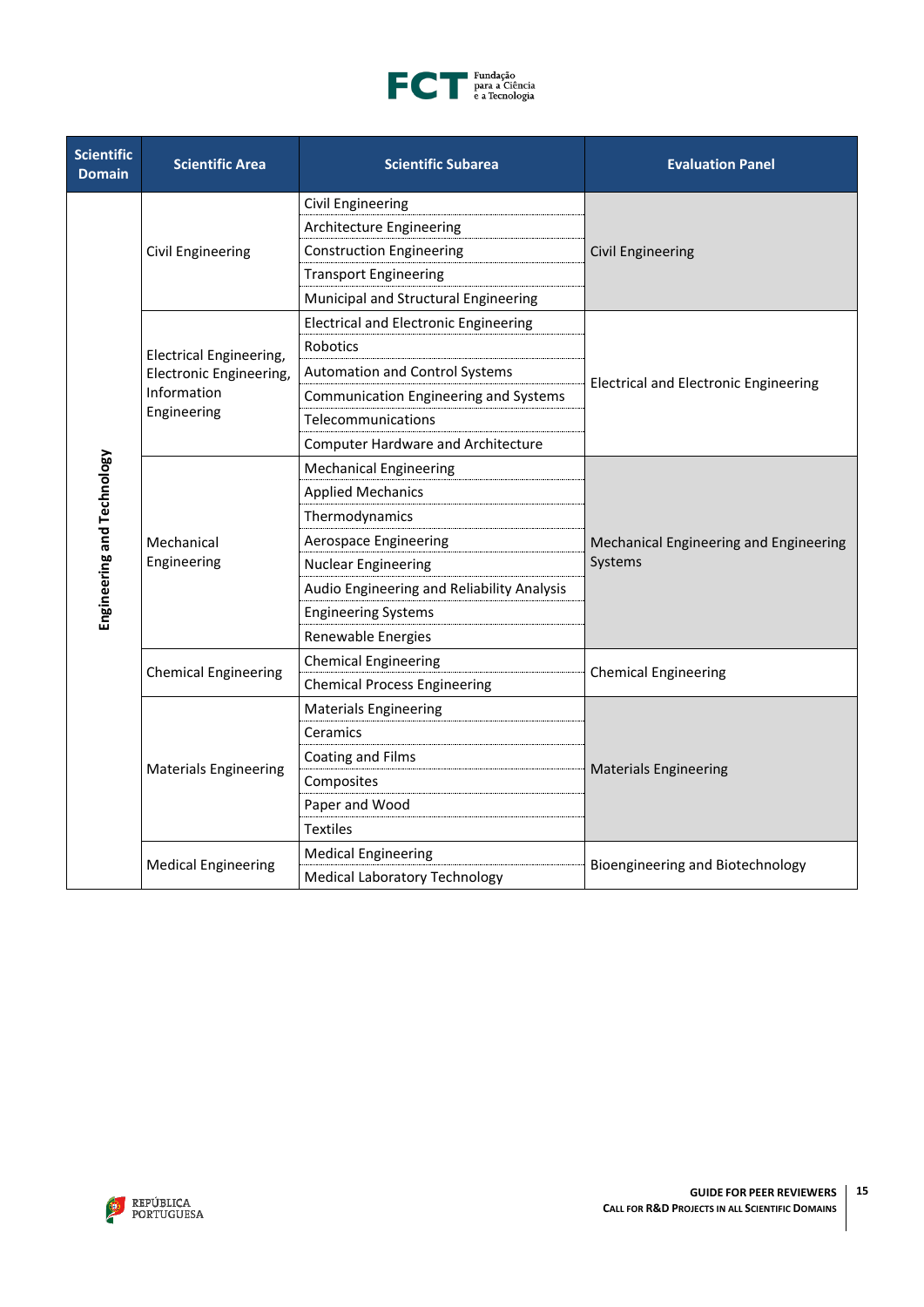

| <b>Scientific</b><br><b>Domain</b> | <b>Scientific Area</b>                | <b>Scientific Subarea</b>                                                                                                          | <b>Evaluation Panel</b>                                       |
|------------------------------------|---------------------------------------|------------------------------------------------------------------------------------------------------------------------------------|---------------------------------------------------------------|
|                                    |                                       | <b>Environmental Engineering</b>                                                                                                   | Environmental Biotechnology and<br>Engineering                |
|                                    |                                       | Geotechnics                                                                                                                        |                                                               |
|                                    |                                       | Petroleum Engineering, Energy and Fuels                                                                                            |                                                               |
|                                    | Environmental                         | <b>Remote Sensing</b>                                                                                                              | Earth Sciences and Engineering                                |
|                                    | Engineering                           | Mining and Mineral Processing                                                                                                      |                                                               |
|                                    |                                       | <b>Geological Engineering</b>                                                                                                      |                                                               |
|                                    |                                       | <b>Marine Engineering</b>                                                                                                          |                                                               |
|                                    |                                       | Sea Vessels                                                                                                                        | Mechanical Engineering and Engineering<br>Systems             |
|                                    |                                       | Ocean Engineering                                                                                                                  |                                                               |
|                                    | Environmental<br>Biotechnology        | Environmental Biotechnology                                                                                                        |                                                               |
| Engineering and Technology         |                                       | Bioremediation, Diagnostic Biotechnologies<br>(DNA Chips and Biosensing Devices) in<br><b>Environmental Management</b>             | Environmental Biotechnology and<br>Engineering                |
|                                    |                                       | Environmental Biotechnology related<br>Ethics                                                                                      |                                                               |
|                                    | Industrial<br>Biotechnology           | Industrial Biotechnology                                                                                                           |                                                               |
|                                    |                                       | Bioprocessing Technologies, Biocatalysis<br>and Fermentation                                                                       |                                                               |
|                                    |                                       | Bioproducts, Biomaterials, Bioplastics,<br>Biofuels, Bio-derived Bulk and Fine<br><b>Chemicals and Bio-derived Novel Materials</b> | Bioengineering and Biotechnology                              |
|                                    |                                       | Nanomaterials                                                                                                                      |                                                               |
|                                    |                                       | Nanoprocesses                                                                                                                      |                                                               |
|                                    | Nanotechnology                        | Nano-Optics and Nanophotonics                                                                                                      | Nanotechnology                                                |
|                                    |                                       | Modelling at Nanoscale                                                                                                             |                                                               |
|                                    | Other Engineering and<br>Technologies | Food and Beverages                                                                                                                 | Animal and Veterinary Sciences and<br>Agro-Food Biotechnology |

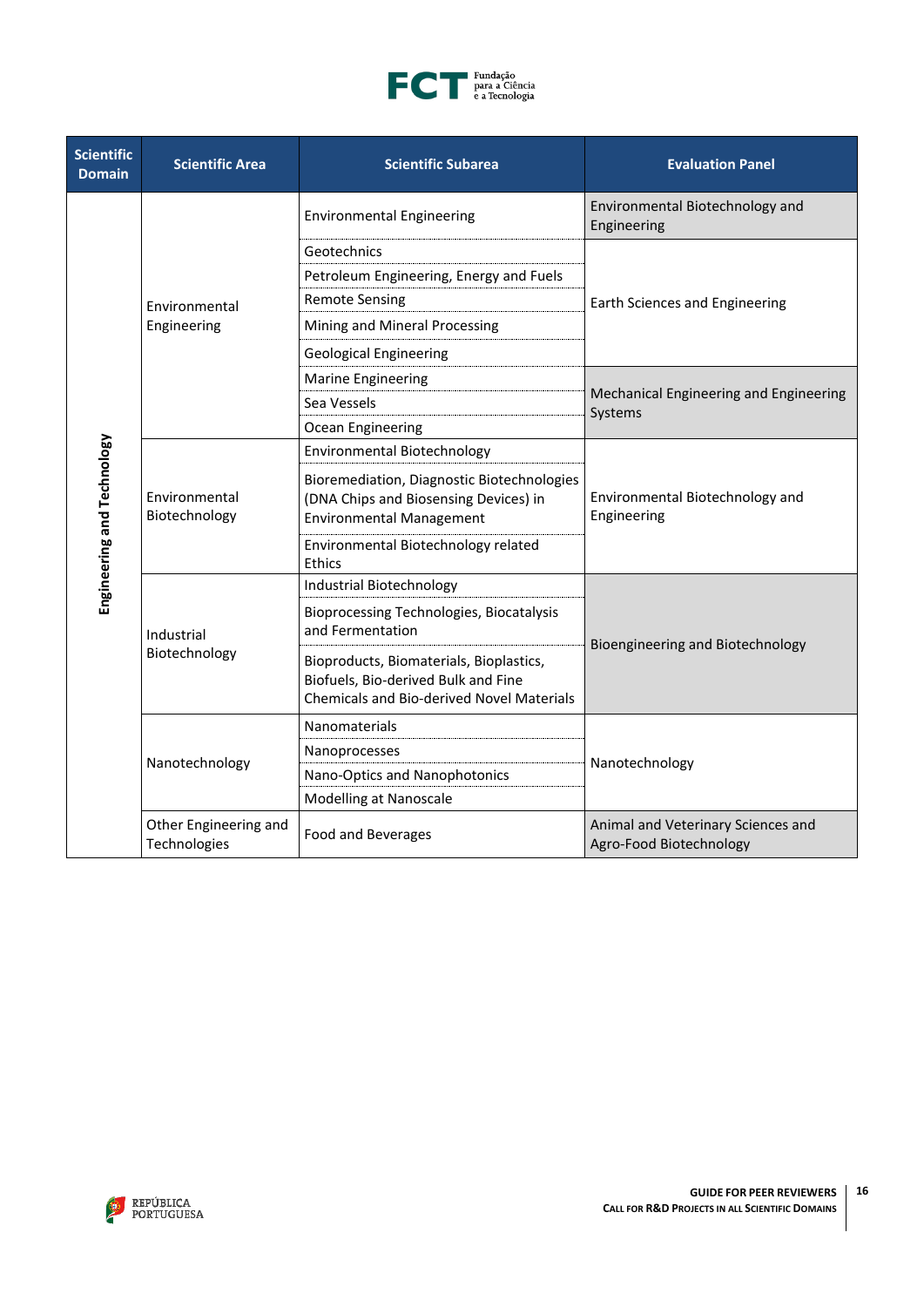

| <b>Scientific</b><br><b>Domain</b> | <b>Scientific Area</b>   | <b>Scientific Subarea</b>                               | <b>Evaluation Panel</b>                        |
|------------------------------------|--------------------------|---------------------------------------------------------|------------------------------------------------|
|                                    |                          | Immunology                                              | Clinical Medicine, Immunology and<br>Infection |
|                                    |                          | Neurosciences                                           | Neurosciences                                  |
|                                    |                          | <b>Medicinal Chemistry</b>                              | Chemistry                                      |
|                                    |                          | Pharmacology and Pharmacy                               |                                                |
|                                    | <b>Basic Medicine</b>    | Anatomy and Morphology                                  |                                                |
|                                    |                          | <b>Human Genetics</b>                                   |                                                |
|                                    |                          | Toxicology                                              |                                                |
|                                    |                          | Physiology                                              | <b>Basic Medicine</b>                          |
|                                    |                          | Pathology                                               |                                                |
|                                    |                          | Oncobiology                                             |                                                |
|                                    |                          | <b>Other Subareas of Basic Medicine</b>                 |                                                |
|                                    |                          | Andrology                                               |                                                |
|                                    |                          | <b>Obstetrics and Gynecology</b>                        |                                                |
|                                    |                          | Pediatrics                                              |                                                |
|                                    |                          | Cardiac and Cardiovascular Systems                      |                                                |
|                                    |                          | Peripheral Vascular Disease                             |                                                |
|                                    |                          | Hematology                                              |                                                |
|                                    |                          | <b>Respiratory Systems</b>                              |                                                |
| <b>Medical and Health Sciences</b> |                          | <b>Critical Care Medicine and Emergency</b><br>Medicine |                                                |
|                                    |                          | Anaesthesiology                                         |                                                |
|                                    |                          | Orthopaedics                                            |                                                |
|                                    |                          | Surgery                                                 | Clinical Medicine, Immunology and              |
|                                    | <b>Clinical Medicine</b> | Radiology, Nuclear Medicine and Medical<br>Imaging      | Infection                                      |
|                                    |                          | Transplantation                                         |                                                |
|                                    |                          | Dentistry, Oral Surgery and Medicine                    |                                                |
|                                    |                          | Dermatology and Venereal Diseases                       |                                                |
|                                    |                          | Allergy                                                 |                                                |
|                                    |                          | Rheumatology                                            |                                                |
|                                    |                          | <b>Endocrinology and Metabolism</b>                     |                                                |
|                                    |                          | Gastroenterology and Hepatology                         |                                                |
|                                    |                          | <b>Urology and Nephrology</b>                           |                                                |
|                                    |                          | Oncology                                                |                                                |
|                                    |                          | Ophthalmology                                           |                                                |

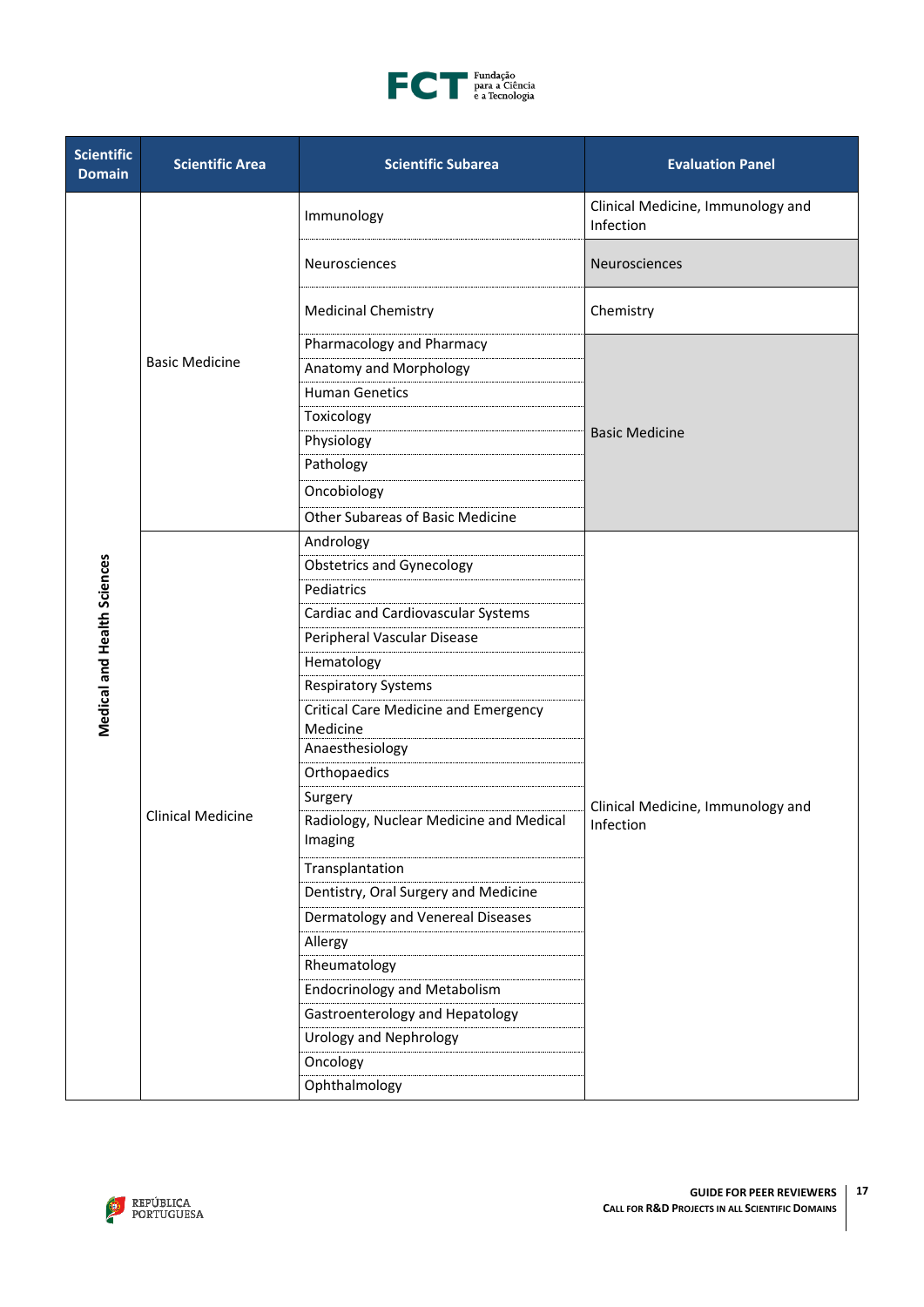

| <b>Scientific</b><br><b>Domain</b> | <b>Scientific Area</b>                  | <b>Scientific Subarea</b>                                                                                                                    | <b>Evaluation Panel</b>                        |
|------------------------------------|-----------------------------------------|----------------------------------------------------------------------------------------------------------------------------------------------|------------------------------------------------|
|                                    |                                         | Otorhinolaryngology                                                                                                                          |                                                |
|                                    |                                         | Psychiatry                                                                                                                                   |                                                |
|                                    |                                         | <b>Clinical Neurology</b>                                                                                                                    |                                                |
|                                    | <b>Clinical Medicine</b>                | <b>Geriatrics and Gerontology</b>                                                                                                            | Clinical Medicine, Immunology and<br>Infection |
|                                    |                                         | <b>General and Internal Medicine</b>                                                                                                         |                                                |
|                                    |                                         | <b>Other Clinical Medicine Subjects</b>                                                                                                      |                                                |
|                                    |                                         | Integrative and Complementary Medicine                                                                                                       |                                                |
|                                    |                                         | <b>Health Care Sciences and Services</b>                                                                                                     |                                                |
|                                    |                                         | <b>Health Policy and Services</b>                                                                                                            |                                                |
|                                    |                                         | <b>Nursing</b>                                                                                                                               |                                                |
|                                    |                                         | Nutrition, Dietetics                                                                                                                         |                                                |
|                                    |                                         | <b>Public and Environmental Health</b>                                                                                                       |                                                |
|                                    | <b>Health Sciences</b>                  | Epidemiology                                                                                                                                 | <b>Health and Sport Sciences</b>               |
| <b>Medical and Health Sciences</b> |                                         | <b>Occupational Health</b>                                                                                                                   |                                                |
|                                    |                                         | Sport and Fitness Sciences                                                                                                                   |                                                |
|                                    |                                         | Social Biomedical Sciences                                                                                                                   |                                                |
|                                    |                                         | <b>Medical Ethics</b>                                                                                                                        |                                                |
|                                    |                                         | Substance Abuse                                                                                                                              |                                                |
|                                    |                                         | <b>Tropical Medicine</b>                                                                                                                     |                                                |
|                                    |                                         | Parasitology                                                                                                                                 | Clinical Medicine, Immunology and<br>Infection |
|                                    |                                         | <b>Infectious Diseases</b>                                                                                                                   |                                                |
|                                    |                                         | Health-related Biotechnology                                                                                                                 |                                                |
|                                    |                                         | Technologies - Manipulation of Cells,<br>Tissues, Organs or the Whole Organisms                                                              |                                                |
|                                    | <b>Medical Biotechnology</b>            | Technologies - Identification of the<br>Functioning of DNA, Proteins and Enzymes<br>and its relation with the Disease<br><b>Biomaterials</b> | Bioengineering and Biotechnology               |
|                                    |                                         | Medical Biotechnology related Ethics                                                                                                         |                                                |
|                                    | <b>Other Medical</b><br><b>Sciences</b> | <b>Forensic Science</b>                                                                                                                      | Clinical Medicine, Immunology and<br>Infection |

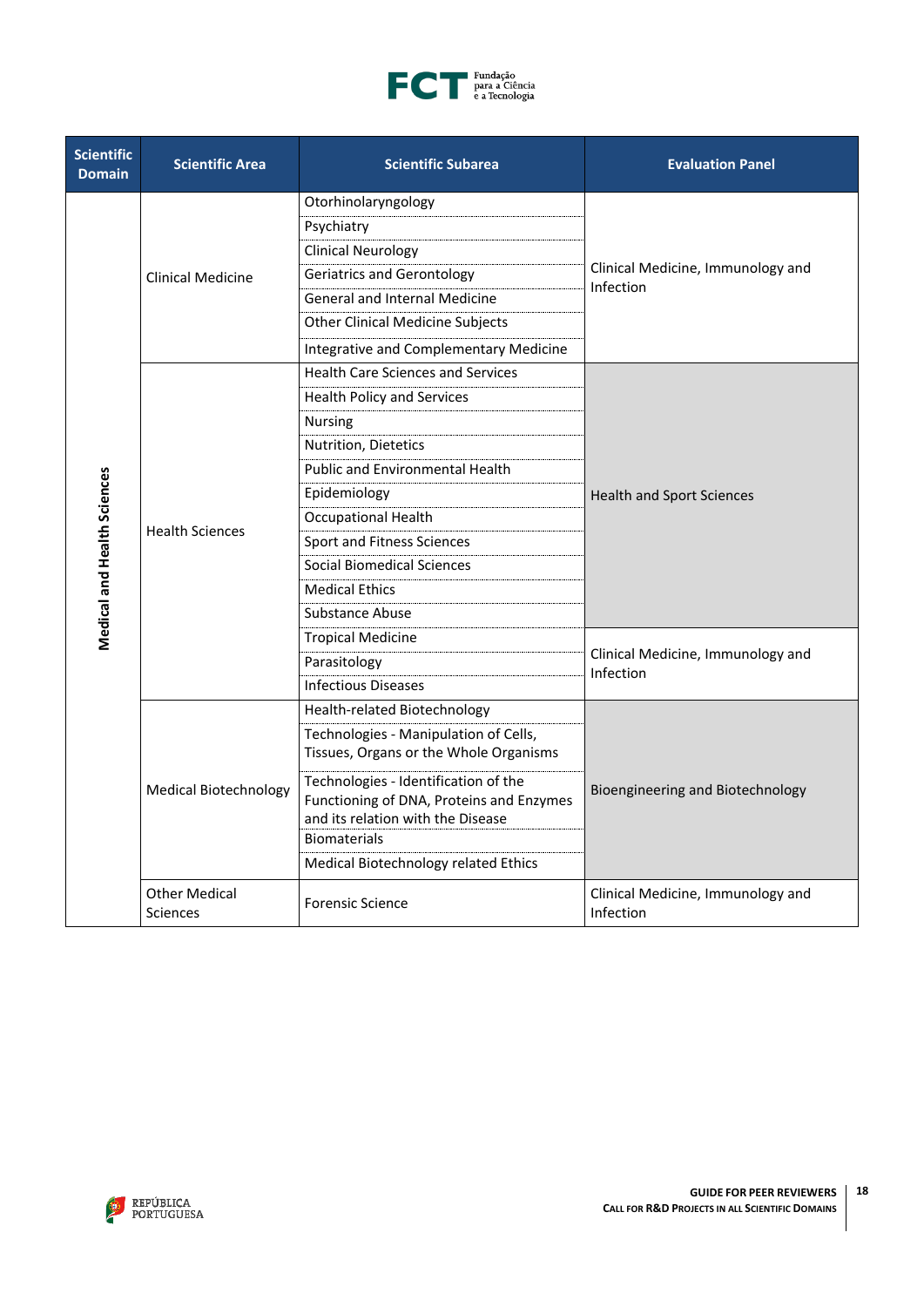

| <b>Scientific</b><br><b>Domain</b> | <b>Scientific Area</b>      | <b>Scientific Subarea</b>                                    | <b>Evaluation Panel</b>                                       |
|------------------------------------|-----------------------------|--------------------------------------------------------------|---------------------------------------------------------------|
|                                    |                             | Agriculture                                                  |                                                               |
|                                    |                             | Forestry                                                     |                                                               |
|                                    | Agriculture, Forestry       | Fishery                                                      |                                                               |
|                                    | and Fisheries               | Soil Science                                                 | Agriculture, Forestry and Fisheries                           |
|                                    |                             | <b>Horticulture and Viticulture</b>                          |                                                               |
|                                    |                             | Agronomy, Plant Breeding and Plant<br>Protection             |                                                               |
|                                    |                             | Animal and Dairy Science                                     |                                                               |
|                                    | Animal and Dairy<br>Science | Husbandry                                                    | Animal and Veterinary Sciences and<br>Agro-Food Biotechnology |
|                                    |                             | Pets                                                         |                                                               |
| Agricultural Sciences              | <b>Veterinary Science</b>   | <b>Veterinary Science</b>                                    |                                                               |
|                                    |                             | Agricultural Biotechnology and Food<br>Biotechnology         |                                                               |
|                                    |                             | GM Technology (Crops and Livestock) and<br>Livestock Cloning |                                                               |
|                                    | Agricultural                | <b>Marker Assisted Selection</b>                             |                                                               |
|                                    | Biotechnology               | Diagnostics                                                  |                                                               |
|                                    |                             | <b>Biomass Feedstock Production</b>                          |                                                               |
|                                    |                             | Technologies, Biopharming                                    |                                                               |
|                                    |                             | Agricultural Biotechnology related Ethics                    |                                                               |

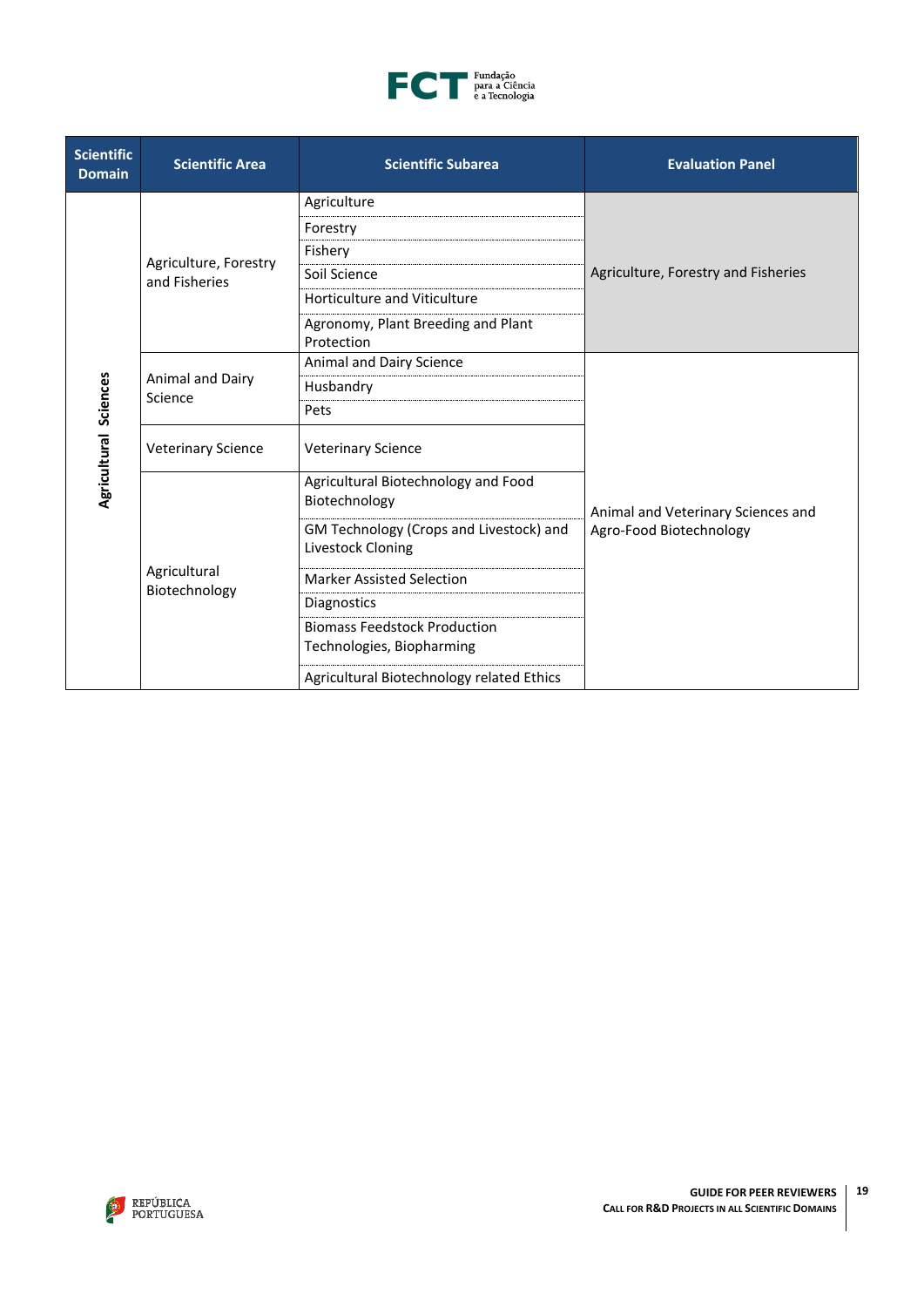

| <b>Scientific</b><br><b>Domain</b> | <b>Scientific Area</b>           | <b>Scientific Subarea</b>                                                                                                                           | <b>Evaluation Panel</b>       |  |
|------------------------------------|----------------------------------|-----------------------------------------------------------------------------------------------------------------------------------------------------|-------------------------------|--|
|                                    |                                  | Psychology (including Human-Machine<br>relations)                                                                                                   |                               |  |
|                                    | Psychology                       | Psychology<br>Psychology, Special (including Therapy for<br>Learning, Speech, Hearing, Visual and other<br><b>Physical and Mental Disabilities)</b> |                               |  |
|                                    |                                  | Economics, Econometrics                                                                                                                             |                               |  |
|                                    | Economics and<br><b>Business</b> | <b>Industrial Relations</b>                                                                                                                         | <b>Economics and Business</b> |  |
|                                    |                                  | <b>Business and Management</b>                                                                                                                      |                               |  |
|                                    | <b>Educational Sciences</b>      | Education, General (including Training,<br>Pedagogy, Didactics)                                                                                     |                               |  |
|                                    |                                  | Education, Special (to Gifted Persons, those<br>with Learning Disabilities)                                                                         | <b>Educational Sciences</b>   |  |
|                                    |                                  | Sociology                                                                                                                                           |                               |  |
|                                    |                                  | Demography                                                                                                                                          |                               |  |
|                                    |                                  | Anthropology                                                                                                                                        |                               |  |
|                                    | Sociology                        | Ethnology                                                                                                                                           | Sociology                     |  |
| Social Sciences                    |                                  | Social topics (Women's and Gender Studies;<br>Social Issues; Family Studies, Social Work)                                                           |                               |  |
|                                    | Law                              | Law, Criminology, Penology                                                                                                                          | Law and Political Science     |  |
|                                    |                                  | Other Subareas of Law                                                                                                                               |                               |  |
|                                    | <b>Political Science</b>         | <b>Political Science</b>                                                                                                                            |                               |  |
|                                    |                                  | <b>Public Administration</b>                                                                                                                        |                               |  |
|                                    |                                  | <b>Organisation Theory</b>                                                                                                                          |                               |  |
|                                    | Social and Economic<br>Geography | <b>Environmental Sciences (Social Aspects)</b>                                                                                                      |                               |  |
|                                    |                                  | <b>Cultural and Economic Geography</b>                                                                                                              |                               |  |
|                                    |                                  | Urban Studies (Planning and Development)                                                                                                            |                               |  |
|                                    |                                  | <b>Transport Planning and Social Aspects of</b><br>Transport                                                                                        | Social and Economic Geography |  |
|                                    |                                  | Other Subareas of Social and Economic<br>Geography                                                                                                  |                               |  |
|                                    |                                  | Journalism                                                                                                                                          |                               |  |
|                                    | Media and<br>Communications      | <b>Information Science (Social Aspects)</b>                                                                                                         |                               |  |
|                                    |                                  | <b>Library Science</b>                                                                                                                              | Media and Communication       |  |
|                                    |                                  | Media and Socio-Cultural Communication                                                                                                              |                               |  |
|                                    |                                  | Other Subareas of Media and                                                                                                                         |                               |  |
|                                    |                                  | Communications                                                                                                                                      |                               |  |

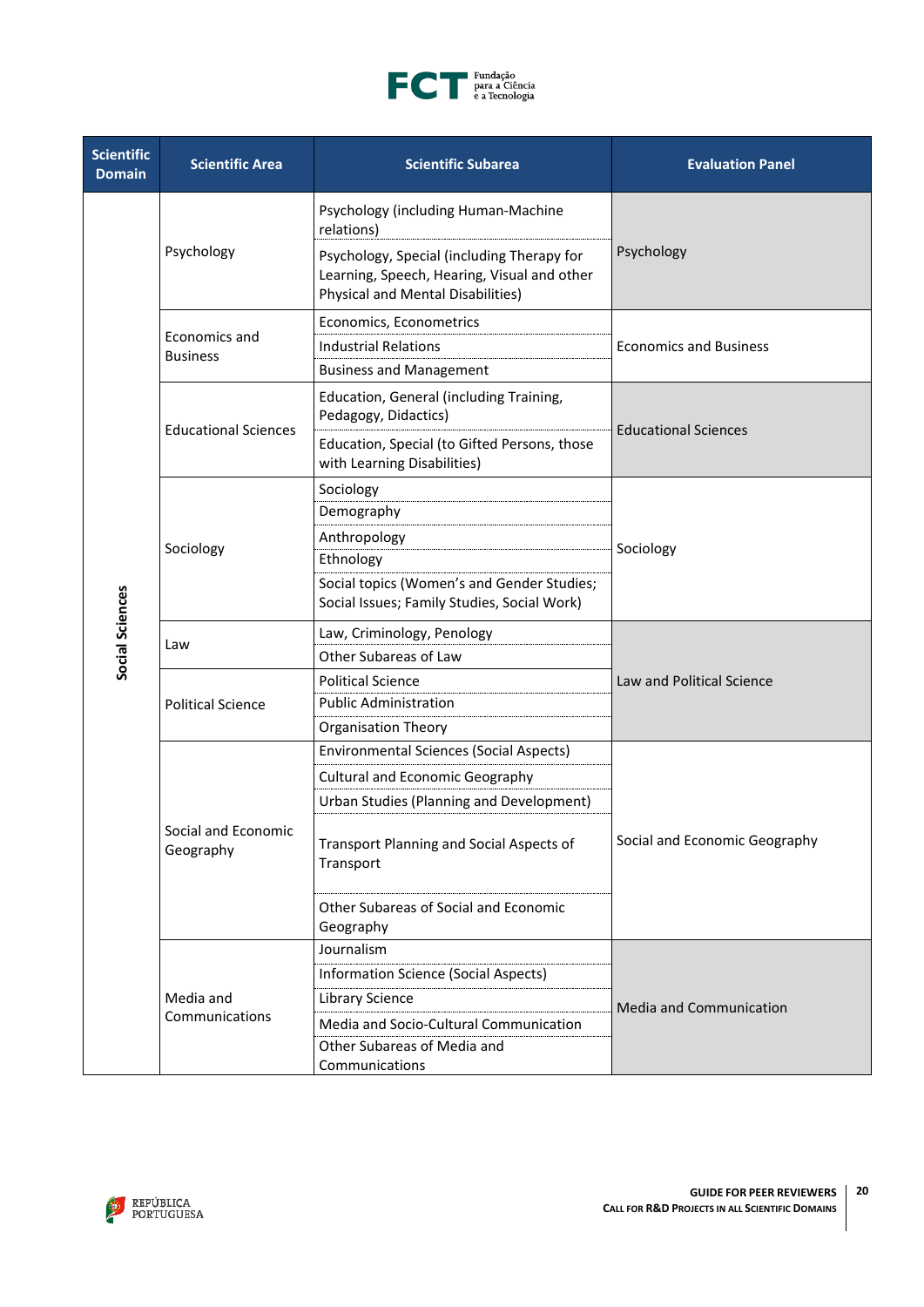

| <b>Scientific</b><br><b>Domain</b> | <b>Scientific Area</b>             | <b>Scientific Subarea</b>                                            | <b>Evaluation Panel</b>        |  |
|------------------------------------|------------------------------------|----------------------------------------------------------------------|--------------------------------|--|
|                                    | History and                        | History                                                              | <b>History and Archaeology</b> |  |
|                                    | Archaeology                        | Archaeology                                                          |                                |  |
|                                    |                                    | <b>General Language Studies</b>                                      |                                |  |
|                                    |                                    | Specific Languages                                                   |                                |  |
|                                    |                                    | <b>General Literature Studies</b>                                    |                                |  |
|                                    | Languages and                      | Literary Theory                                                      | Languages and Literature       |  |
|                                    | Literature                         | Specific Literatures                                                 |                                |  |
|                                    |                                    | Linguistics                                                          |                                |  |
|                                    |                                    | Other Subareas of Languages and<br>Literature                        |                                |  |
|                                    | Philosophy, Ethics and<br>Religion | Philosophy                                                           | Philosophy                     |  |
| Humanities                         |                                    | <b>Ethics</b>                                                        |                                |  |
|                                    |                                    | Theology                                                             |                                |  |
|                                    |                                    | <b>Religious Studies</b>                                             |                                |  |
|                                    |                                    | History and Philosophy of Science and<br>Technology                  |                                |  |
|                                    | Arts                               | Arts                                                                 |                                |  |
|                                    |                                    | Design and Architecture                                              | Arts                           |  |
|                                    |                                    | Performing Arts Studies (Musicology,<br>Theater Science, Dramaturgy) |                                |  |
|                                    |                                    | <b>Folklore Studies</b>                                              |                                |  |
|                                    |                                    | Studies on Film, Radio and Television                                |                                |  |
|                                    |                                    | Art History                                                          |                                |  |
|                                    |                                    | <b>Other Subareas of Arts</b>                                        |                                |  |

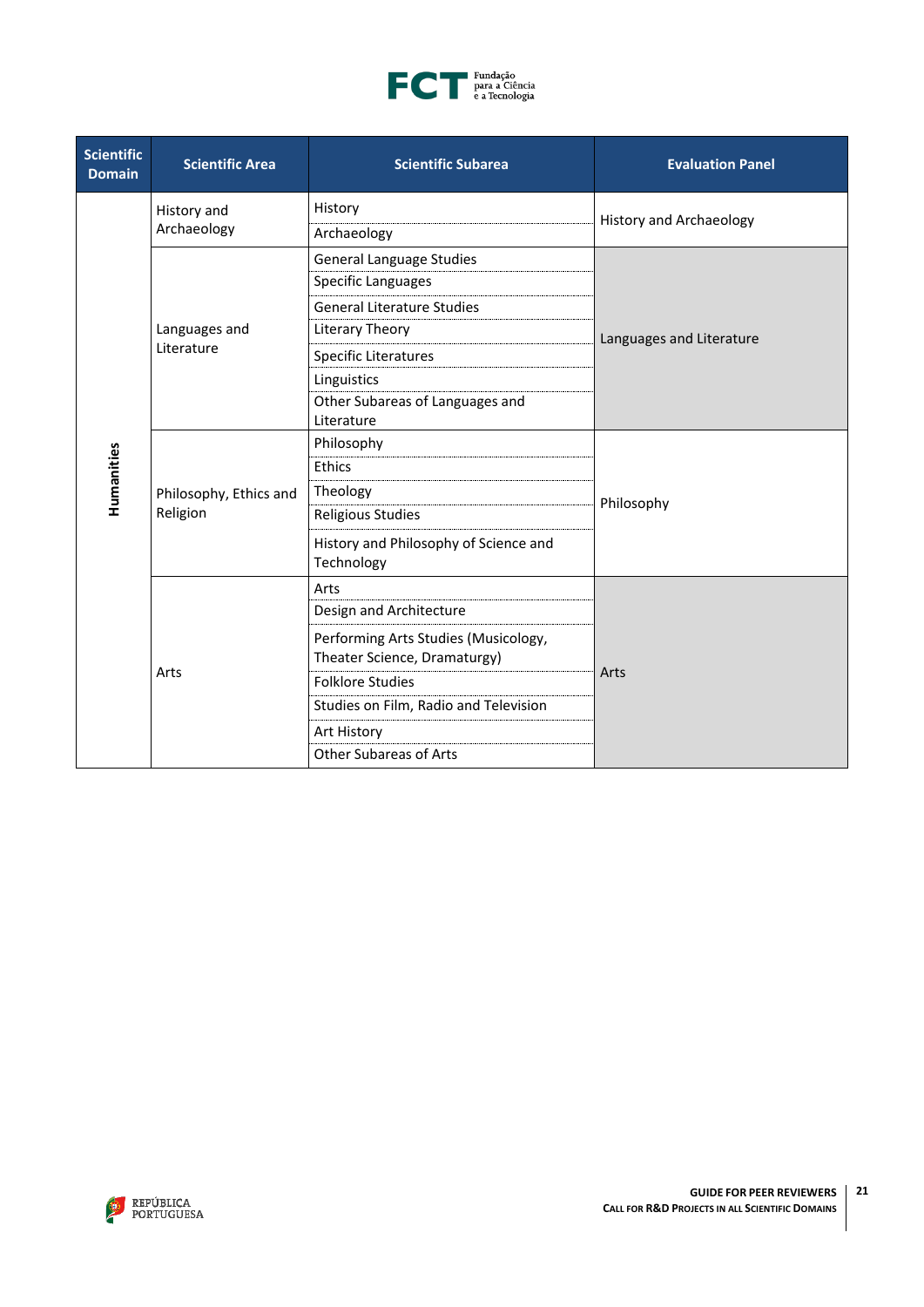

# <span id="page-21-0"></span>**7.2 SCIENTIFIC SUBAREAS ALLOCATED TO EACH EVALUATION PANEL**

| <b>Evaluation Panel</b>  | <b>Scientific Area</b>   | <b>Scientific Subarea</b>                  |
|--------------------------|--------------------------|--------------------------------------------|
|                          | <b>Mathematics</b>       | <b>Pure Mathematics</b>                    |
| Mathematics              |                          | <b>Applied Mathematics</b>                 |
|                          |                          | <b>Statistics and Probability</b>          |
|                          |                          | <b>Other Subareas of Mathematics</b>       |
|                          | Computer and Information | <b>Computer Sciences</b>                   |
| Computer and Information |                          | <b>Information Sciences</b>                |
| Sciences and Informatics | <b>Sciences</b>          | <b>Bioinformatics</b>                      |
|                          |                          | Informatics                                |
|                          |                          | Atomic, Molecular and Chemical Physics     |
|                          |                          | <b>Condensed Matter Physics</b>            |
|                          |                          | Particles Physics                          |
|                          |                          | <b>Nuclear Physics</b>                     |
| Physics                  | <b>Physical Sciences</b> | <b>Fluids and Plasma Physics</b>           |
|                          |                          | Optics                                     |
|                          |                          | <b>Acoustics</b>                           |
|                          |                          | Astronomy                                  |
|                          |                          | Other Subareas of Physical Sciences        |
|                          | <b>Chemical Sciences</b> | <b>Organic Chemistry</b>                   |
|                          |                          | Inorganic Chemistry                        |
|                          |                          | <b>Physical Chemistry</b>                  |
|                          |                          | Polymer Science                            |
|                          |                          | Electrochemistry                           |
| Chemistry                |                          | <b>Colloid Chemistry</b>                   |
|                          |                          | <b>Analytical Chemistry</b>                |
|                          |                          | <b>Nuclear Chemistry</b>                   |
|                          |                          | <b>Other Subareas of Chemical Sciences</b> |
|                          | <b>Basic Medicine</b>    | <b>Medicinal Chemistry</b>                 |
|                          |                          | Civil Engineering                          |
|                          | Civil Engineering        | Architecture Engineering                   |
| Civil Engineering        |                          | <b>Construction Engineering</b>            |
|                          |                          | <b>Transport Engineering</b>               |
|                          |                          | Municipal and Structural Engineering       |

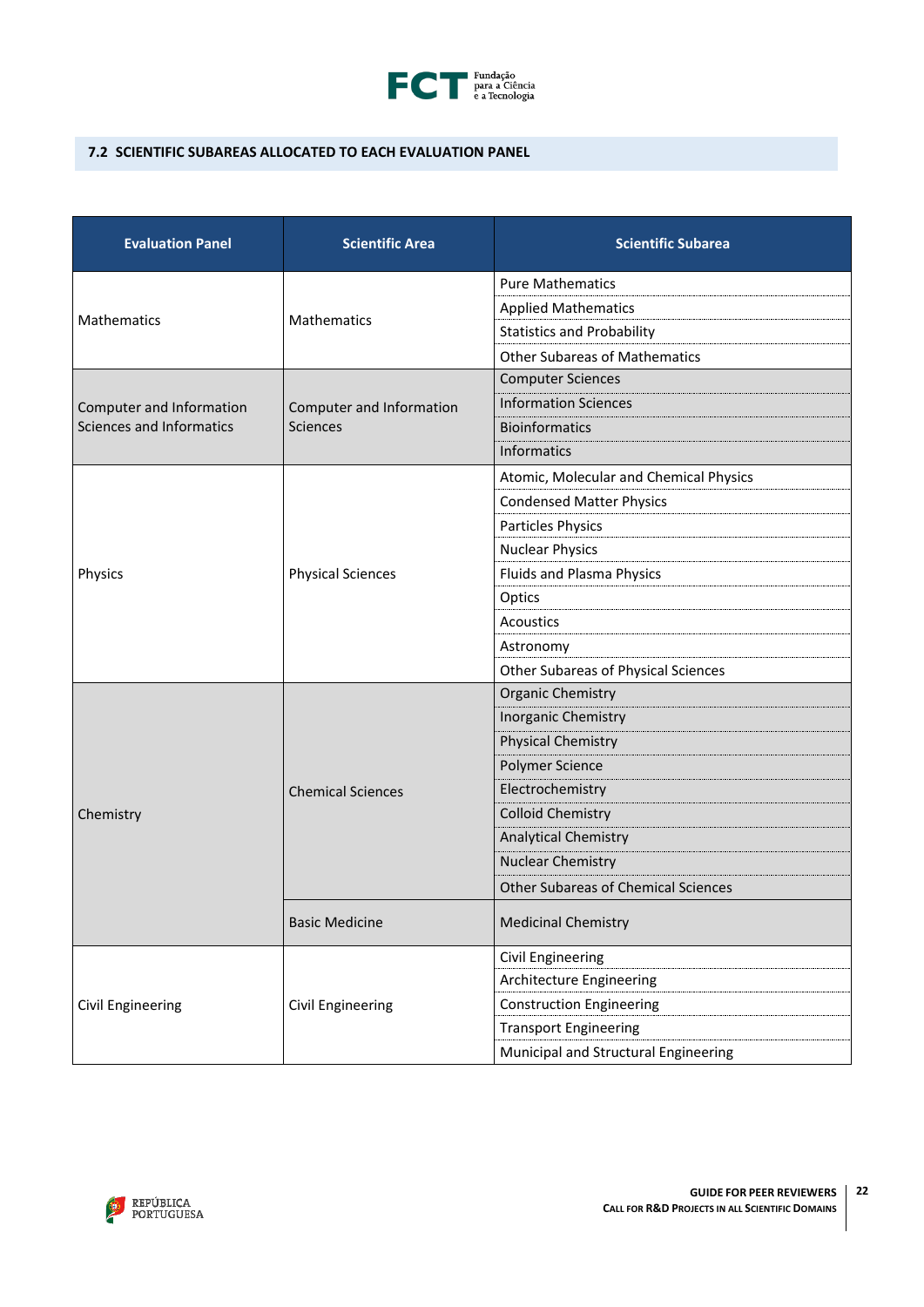

| <b>Evaluation Panel</b>          | <b>Scientific Area</b>                                                                      | <b>Scientific Subarea</b>                    |
|----------------------------------|---------------------------------------------------------------------------------------------|----------------------------------------------|
|                                  | <b>Electrical Engineering,</b><br>Electronic Engineering,<br><b>Information Engineering</b> | <b>Electrical and Electronic Engineering</b> |
|                                  |                                                                                             | Robotics                                     |
| <b>Electrical and Electronic</b> |                                                                                             | <b>Automation and Control Systems</b>        |
| Engineering                      |                                                                                             | Communication Engineering and Systems        |
|                                  |                                                                                             | Telecommunications                           |
|                                  |                                                                                             | <b>Computer Hardware and Architecture</b>    |
|                                  | <b>Mechanical Engineering</b>                                                               | <b>Mechanical Engineering</b>                |
|                                  |                                                                                             | <b>Applied Mechanics</b>                     |
|                                  |                                                                                             | Thermodynamics                               |
|                                  |                                                                                             | Aerospace Engineering                        |
|                                  |                                                                                             | <b>Nuclear Engineering</b>                   |
| Mechanical Engineering and       |                                                                                             | Audio Engineering and Reliability Analysis   |
| <b>Engineering Systems</b>       |                                                                                             | <b>Engineering Systems</b>                   |
|                                  |                                                                                             | Renewable Energies                           |
|                                  | <b>Environmental Engineering</b>                                                            | <b>Marine Engineering</b>                    |
|                                  |                                                                                             | Sea Vessels                                  |
|                                  |                                                                                             | Ocean Engineering                            |
|                                  | <b>Chemical Engineering</b>                                                                 | <b>Chemical Engineering</b>                  |
| <b>Chemical Engineering</b>      |                                                                                             | <b>Chemical Process Engineering</b>          |
|                                  |                                                                                             | <b>Materials Engineering</b>                 |
|                                  | <b>Materials Engineering</b>                                                                | Ceramics                                     |
|                                  |                                                                                             | Coating and Films                            |
| <b>Materials Engineering</b>     |                                                                                             | Composites                                   |
|                                  |                                                                                             | Paper and Wood                               |
|                                  |                                                                                             | <b>Textiles</b>                              |

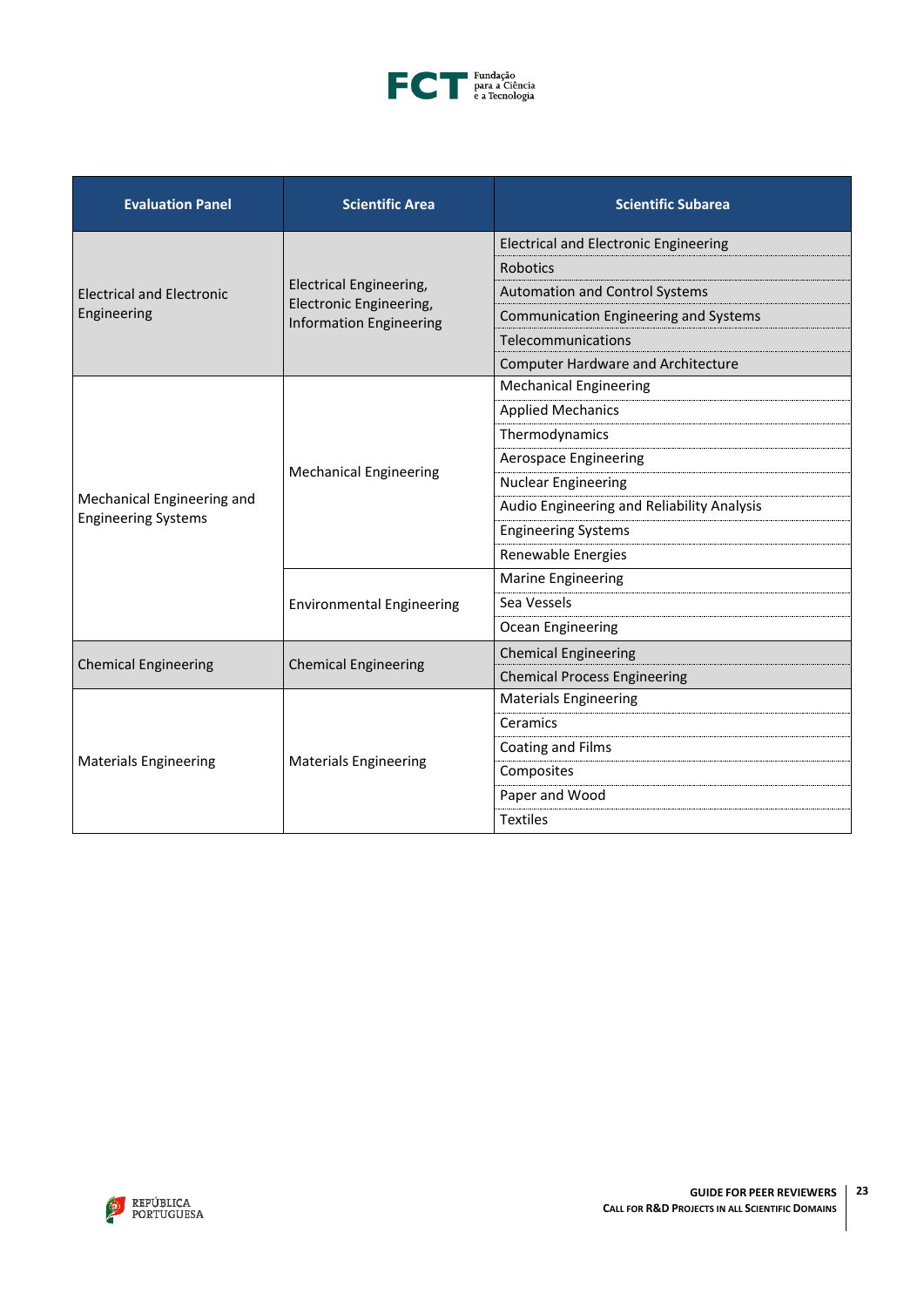

| <b>Evaluation Panel</b>               | <b>Scientific Area</b>                             | <b>Scientific Subarea</b>                                                                                                           |
|---------------------------------------|----------------------------------------------------|-------------------------------------------------------------------------------------------------------------------------------------|
|                                       | <b>Medical Engineering</b>                         | <b>Medical Engineering</b>                                                                                                          |
|                                       |                                                    | <b>Medical Laboratory Technology</b>                                                                                                |
|                                       | Industrial Biotechnology                           | Industrial Biotechnology                                                                                                            |
|                                       |                                                    | Bioprocessing Technologies, Biocatalysis and<br>Fermentation                                                                        |
| Bioengineering and                    |                                                    | Bioproducts, Biomaterials, Bioplastics, Biofuels, Bio-<br>derived Bulk and Fine Chemicals and Bio-derived<br><b>Novel Materials</b> |
| Biotechnology                         |                                                    | Health-related Biotechnology                                                                                                        |
|                                       |                                                    | Technologies - Manipulation of Cells, Tissues, Organs<br>or the Whole Organisms                                                     |
|                                       | <b>Medical Biotechnology</b>                       | Technologies - Identification of the Functioning of<br>DNA, Proteins and Enzymes and its relation with the<br><b>Disease</b>        |
|                                       |                                                    | <b>Biomaterials</b>                                                                                                                 |
|                                       |                                                    | Medical Biotechnology related Ethics                                                                                                |
|                                       | Nanotechnology                                     | <b>Nanomaterials</b>                                                                                                                |
|                                       |                                                    | Nanoprocesses                                                                                                                       |
| Nanotechnology                        |                                                    | Nano-Optics and Nanophotonics                                                                                                       |
|                                       |                                                    | Modelling at Nanoscale                                                                                                              |
|                                       | <b>Environmental Engineering</b>                   | <b>Geological Engineering</b>                                                                                                       |
|                                       |                                                    | Geotechnics                                                                                                                         |
|                                       |                                                    | Petroleum Engineering, Energy and Fuels                                                                                             |
|                                       |                                                    | <b>Remote Sensing</b>                                                                                                               |
|                                       |                                                    | Mining and Mineral Processing                                                                                                       |
|                                       |                                                    | Geosciences, Multidisciplinary                                                                                                      |
|                                       |                                                    | Mineralogy                                                                                                                          |
|                                       |                                                    | Paleontology                                                                                                                        |
| <b>Earth Sciences and Engineering</b> |                                                    | Geochemistry                                                                                                                        |
|                                       |                                                    | Physical Geography                                                                                                                  |
|                                       | Earth and Related<br><b>Environmental Sciences</b> | Geology                                                                                                                             |
|                                       |                                                    | Volcanology                                                                                                                         |
|                                       |                                                    | Meteorology and Atmospheric Sciences                                                                                                |
|                                       |                                                    | <b>Climatic Research</b>                                                                                                            |
|                                       |                                                    | Oceanography, Hydrology and Water Resources                                                                                         |
|                                       |                                                    | Geophysics                                                                                                                          |

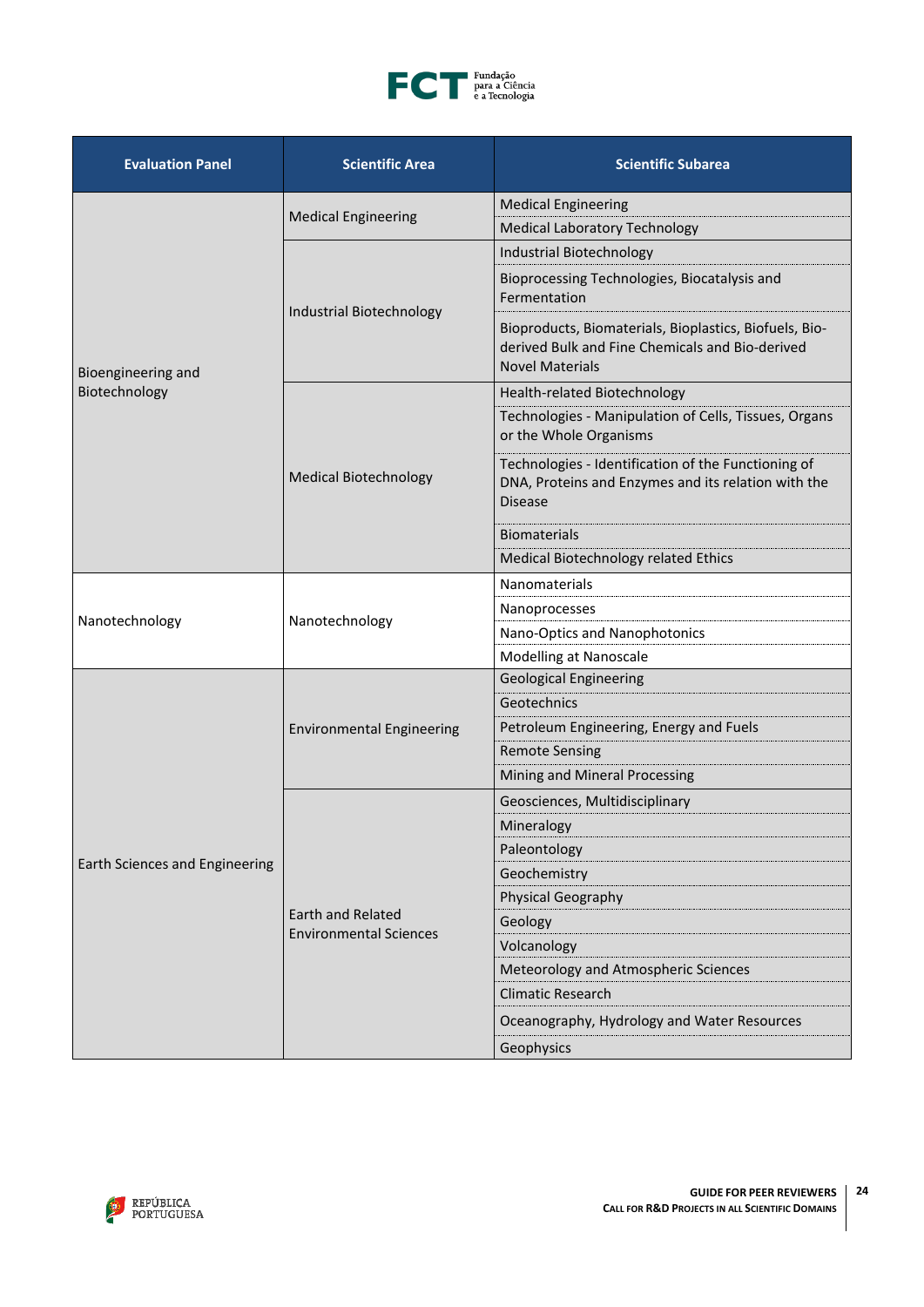

| <b>Evaluation Panel</b>                        | <b>Scientific Area</b>                                    | <b>Scientific Subarea</b>                                                                                       |
|------------------------------------------------|-----------------------------------------------------------|-----------------------------------------------------------------------------------------------------------------|
| <b>Environmental Sciences</b>                  | <b>Earth and Related</b><br><b>Environmental Sciences</b> | <b>Environmental Sciences</b>                                                                                   |
|                                                | <b>Environmental Engineering</b>                          | <b>Environmental Engineering</b>                                                                                |
|                                                | Environmental Biotechnology                               | Environmental Biotechnology                                                                                     |
| Environmental Biotechnology<br>and Engineering |                                                           | Bioremediation, Diagnostic Biotechnologies (DNA<br>Chips and Biosensing Devices) in Environmental<br>Management |
|                                                |                                                           | Environmental Biotechnology related Ethics                                                                      |
|                                                | <b>Biological Sciences</b>                                | Plant Sciences and Botany                                                                                       |
|                                                |                                                           | Zoology, Ornithology, Entomology                                                                                |
|                                                |                                                           | Marine Biology, Freshwater Biology and Limnology                                                                |
|                                                |                                                           | Ecology                                                                                                         |
|                                                |                                                           | <b>Biodiversity Conservation</b>                                                                                |
| <b>Biological Sciences</b>                     |                                                           | Biology                                                                                                         |
|                                                |                                                           | <b>Evolutionary Biology</b>                                                                                     |
|                                                |                                                           | <b>Behavioral Sciences Biology</b>                                                                              |
|                                                |                                                           | Mycology                                                                                                        |
|                                                |                                                           | <b>Other Biological Topics</b>                                                                                  |
|                                                | Agriculture, Forestry and<br><b>Fisheries</b>             | Agriculture                                                                                                     |
|                                                |                                                           | Forestry                                                                                                        |
| Agriculture, Forestry and                      |                                                           | Fishery                                                                                                         |
| <b>Fisheries</b>                               |                                                           | Soil Science                                                                                                    |
|                                                |                                                           | <b>Horticulture and Viticulture</b>                                                                             |
|                                                |                                                           | Agronomy, Plant Breeding and Plant Protection                                                                   |

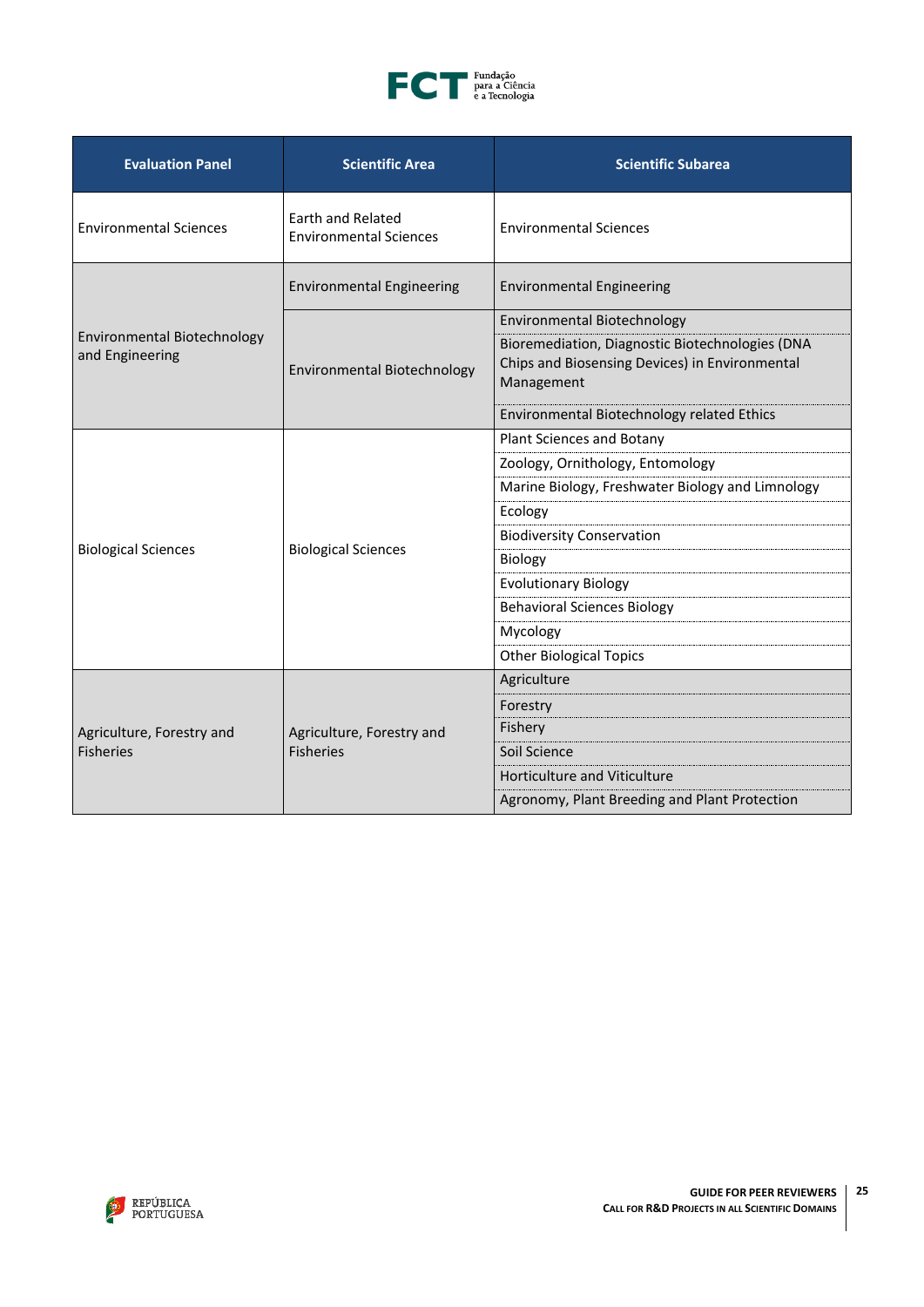

| <b>Evaluation Panel</b>                         | <b>Scientific Area</b>                | <b>Scientific Subarea</b>                                        |
|-------------------------------------------------|---------------------------------------|------------------------------------------------------------------|
|                                                 |                                       | Animal and Dairy Science                                         |
|                                                 | Animal and Dairy Science              | Husbandry                                                        |
|                                                 |                                       | Pets                                                             |
|                                                 | <b>Veterinary Science</b>             | <b>Veterinary Science</b>                                        |
|                                                 |                                       | Agricultural Biotechnology and Food Biotechnology                |
| Animal and Veterinary Sciences                  |                                       | GM Technology (Crops and Livestock) and Livestock<br>Cloning     |
| and Agro-Food Biotechnology                     |                                       | <b>Marker Assisted Selection</b>                                 |
|                                                 | Agricultural Biotechnology            | Diagnostics                                                      |
|                                                 |                                       | <b>Biomass Feedstock Production Technologies,</b><br>Biopharming |
|                                                 |                                       | Agricultural Biotechnology related Ethics                        |
|                                                 | Other Engineering and<br>Technologies | Food and Beverages                                               |
|                                                 | <b>Biological Sciences</b>            | <b>Cell Biology</b>                                              |
|                                                 |                                       | Biochemistry                                                     |
|                                                 |                                       | <b>Biochemical Research Methods</b>                              |
|                                                 |                                       | <b>Biophysics</b>                                                |
| <b>Experimental Biology and</b><br>Biochemistry |                                       | <b>Genetics and Heredity</b>                                     |
|                                                 |                                       | <b>Reproductive Biology</b>                                      |
|                                                 |                                       | Developmental Biology                                            |
|                                                 |                                       | Microbiology                                                     |
|                                                 |                                       | <b>Molecular Biology</b>                                         |
| Neurosciences                                   | <b>Basic Medicine</b>                 | Neurosciences                                                    |
|                                                 |                                       | Anatomy and Morphology                                           |
|                                                 | <b>Basic Medicine</b>                 | <b>Human Genetics</b>                                            |
|                                                 |                                       | Pharmacology and Pharmacy                                        |
| <b>Basic Medicine</b>                           |                                       | Toxicology                                                       |
|                                                 |                                       | Physiology                                                       |
|                                                 |                                       | Pathology                                                        |
|                                                 |                                       | Oncobiology                                                      |
|                                                 |                                       | <b>Other Subareas of Basic Medicine</b>                          |

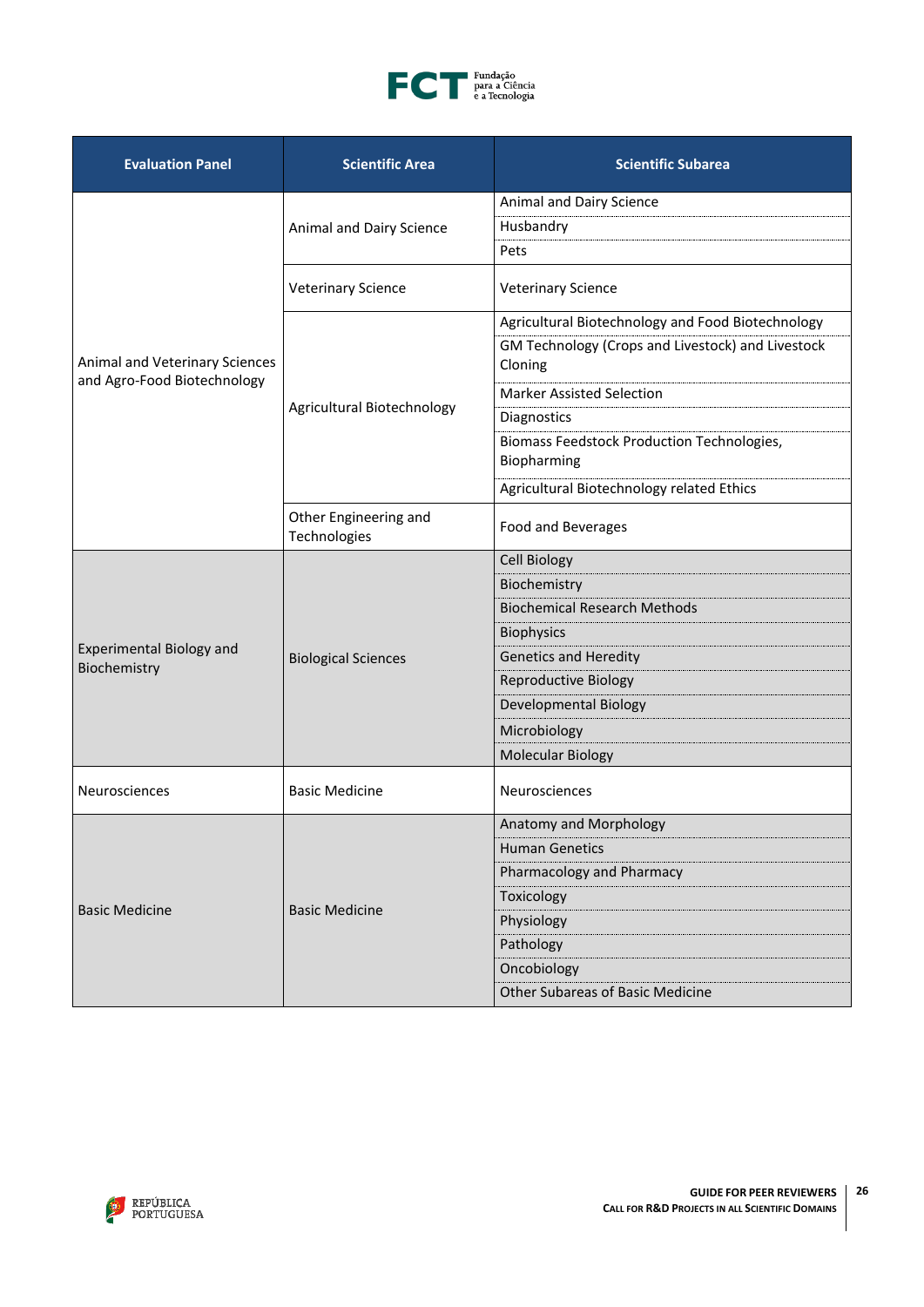

| <b>Evaluation Panel</b>       | <b>Scientific Area</b>        | <b>Scientific Subarea</b>                            |
|-------------------------------|-------------------------------|------------------------------------------------------|
|                               | <b>Basic Medicine</b>         | Immunology                                           |
|                               |                               | <b>Tropical Medicine</b>                             |
|                               | <b>Health Sciences</b>        | Parasitology                                         |
|                               |                               | <b>Infectious Diseases</b>                           |
|                               |                               | Andrology                                            |
|                               |                               | <b>Obstetrics and Gynecology</b>                     |
|                               |                               | Pediatrics                                           |
|                               |                               | Cardiac and Cardiovascular Systems                   |
|                               |                               | Peripheral Vascular Disease                          |
|                               |                               | Hematology                                           |
|                               |                               | <b>Respiratory Systems</b>                           |
|                               |                               | <b>Critical Care Medicine and Emergency Medicine</b> |
|                               |                               | Anaesthesiology                                      |
|                               |                               | Orthopaedics                                         |
|                               | <b>Clinical Medicine</b>      | Surgery                                              |
|                               |                               | Radiology, Nuclear Medicine and Medical Imaging      |
|                               |                               | Transplantation                                      |
| Clinical Medicine, Immunology |                               | Dentistry, Oral Surgery and Medicine                 |
| and Infection                 |                               | Dermatology and Venereal Diseases                    |
|                               |                               | Allergy                                              |
|                               |                               | Rheumatology                                         |
|                               |                               | <b>Endocrinology and Metabolism</b>                  |
|                               |                               | Gastroenterology and Hepatology                      |
|                               |                               | Urology and Nephrology                               |
|                               |                               | Oncology                                             |
|                               |                               | Ophthalmology                                        |
|                               |                               | Otorhinolaryngology                                  |
|                               |                               | Psychiatry                                           |
|                               |                               | <b>Clinical Neurology</b>                            |
|                               |                               | <b>Geriatrics and Gerontology</b>                    |
|                               |                               | <b>General and Internal Medicine</b>                 |
|                               |                               | <b>Other Clinical Medicine Subjects</b>              |
|                               |                               | Integrative and Complementary Medicine               |
|                               | <b>Biological Sciences</b>    | Virology                                             |
|                               | <b>Other Medical Sciences</b> | <b>Forensic Science</b>                              |

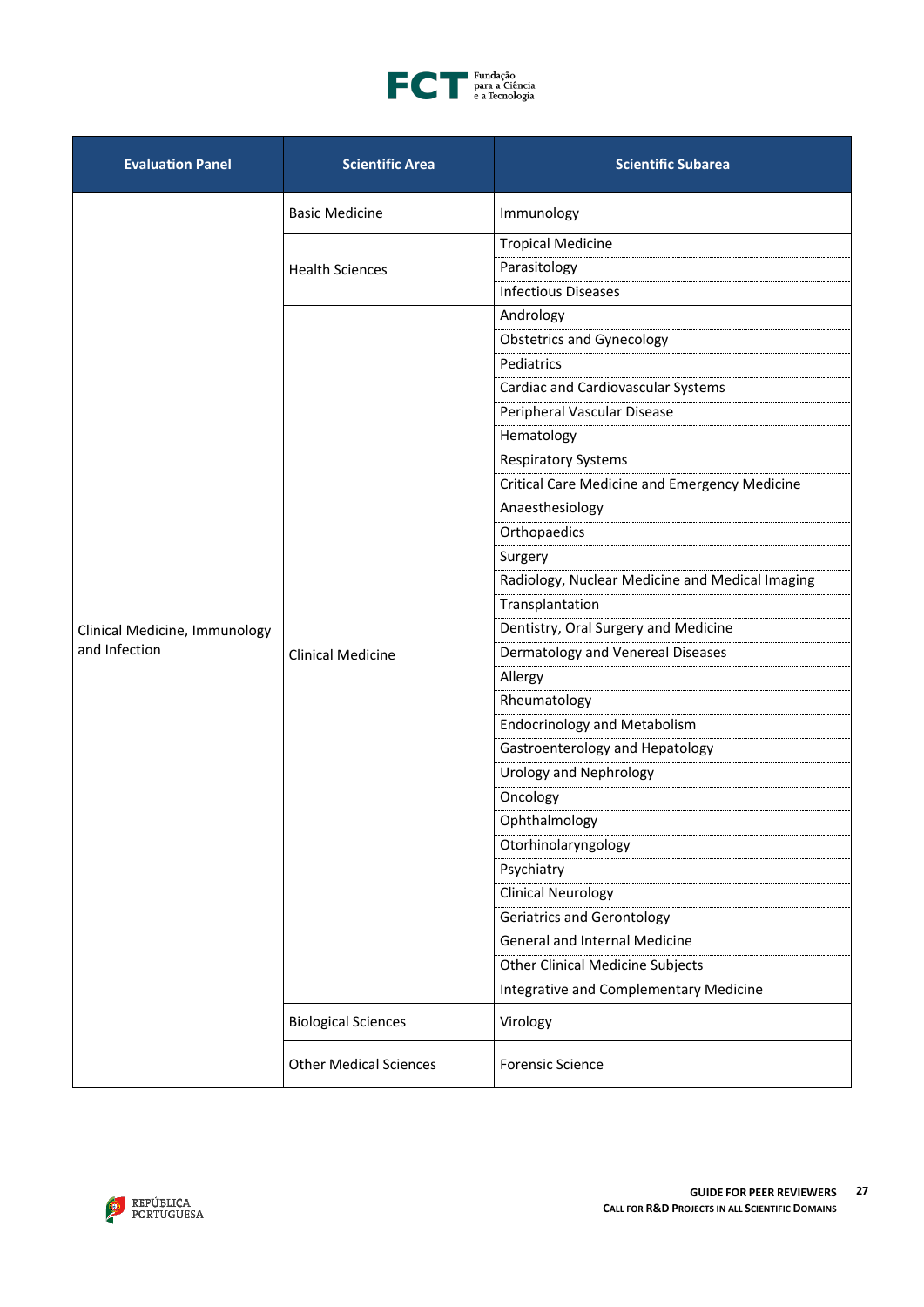

| <b>Evaluation Panel</b>          | <b>Scientific Area</b>        | <b>Scientific Subarea</b>                                                                                                      |
|----------------------------------|-------------------------------|--------------------------------------------------------------------------------------------------------------------------------|
|                                  | <b>Health Sciences</b>        | <b>Health Care Sciences and Services</b>                                                                                       |
|                                  |                               | <b>Health Policy and Services</b>                                                                                              |
|                                  |                               | <b>Nursing</b>                                                                                                                 |
|                                  |                               | Nutrition, Dietetics                                                                                                           |
|                                  |                               | <b>Public and Environmental Health</b>                                                                                         |
| <b>Health and Sport Sciences</b> |                               | Epidemiology                                                                                                                   |
|                                  |                               | <b>Occupational Health</b>                                                                                                     |
|                                  |                               | Sport and Fitness Sciences                                                                                                     |
|                                  |                               | <b>Social Biomedical Sciences</b>                                                                                              |
|                                  |                               | <b>Medical Ethics</b>                                                                                                          |
|                                  |                               | <b>Substance Abuse</b>                                                                                                         |
|                                  | Psychology                    | Psychology (including Human-Machine relations)                                                                                 |
| Psychology                       |                               | Psychology, Special (including Therapy for Learning,<br>Speech, Hearing, Visual and other Physical and Mental<br>Disabilities) |
|                                  | <b>Economics and Business</b> | Economics, Econometrics                                                                                                        |
| <b>Economics and Business</b>    |                               | <b>Industrial Relations</b>                                                                                                    |
|                                  |                               | <b>Business and Management</b>                                                                                                 |
| <b>Educational Sciences</b>      | <b>Educational Sciences</b>   | Education, General (including Training, Pedagogy,<br>Didactics)                                                                |
|                                  |                               | Education, Special (to Gifted Persons, those with<br>Learning Disabilities)                                                    |
|                                  |                               | Sociology                                                                                                                      |
|                                  |                               | Demography                                                                                                                     |
|                                  |                               | Anthropology                                                                                                                   |
| Sociology                        | Sociology                     | Ethnology                                                                                                                      |
|                                  |                               | Social topics (Women's and Gender Studies; Social<br>Issues; Family Studies, Social Work)                                      |
|                                  | Law                           | Law, Criminology, Penology                                                                                                     |
|                                  |                               | Other Subareas of Law                                                                                                          |
| Law and Political Science        | <b>Political Science</b>      | <b>Political Science</b>                                                                                                       |
|                                  |                               | <b>Public Administration</b>                                                                                                   |
|                                  |                               | <b>Organisation Theory</b>                                                                                                     |

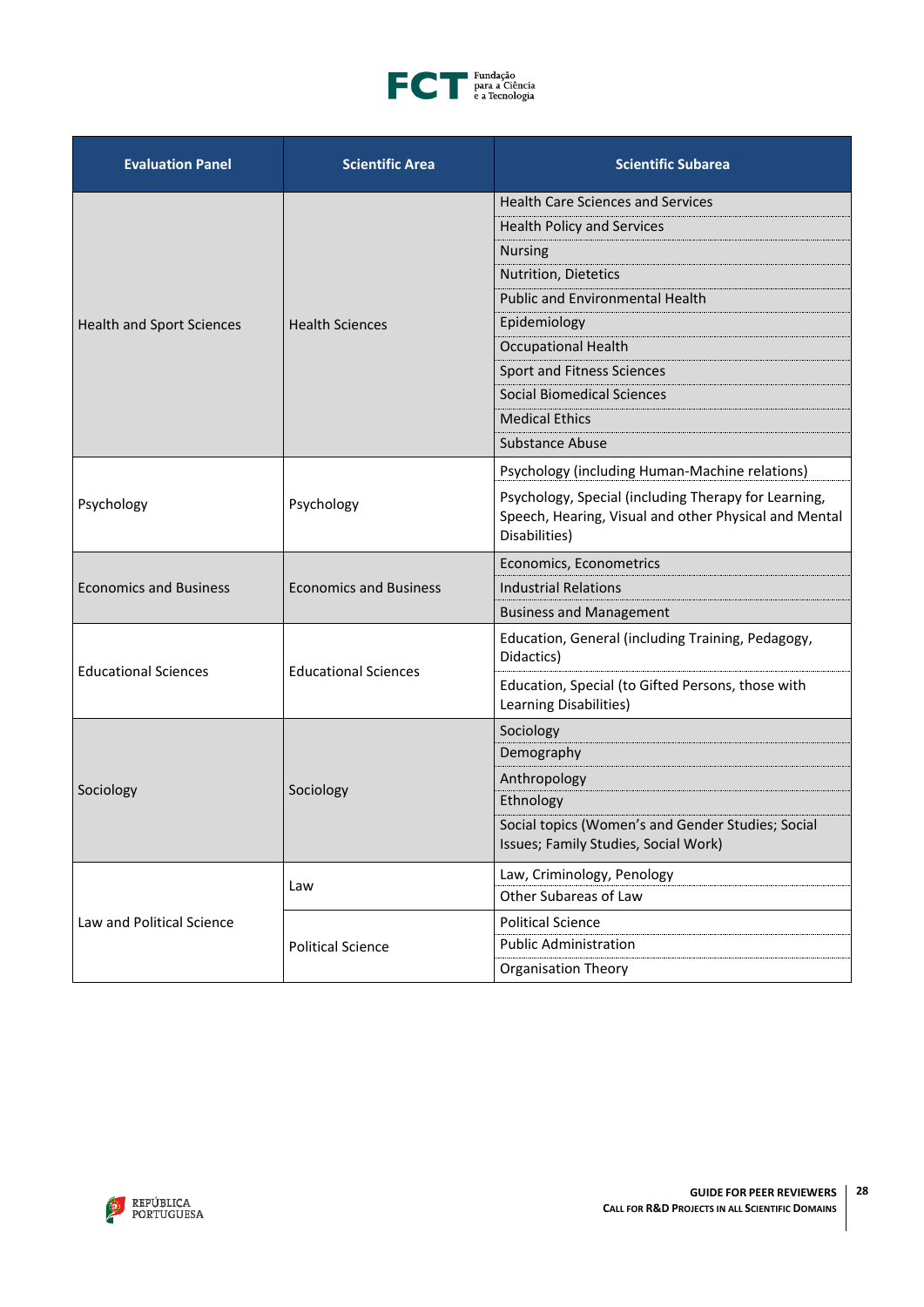

| <b>Evaluation Panel</b>          | <b>Scientific Area</b>           | <b>Scientific Subarea</b>                                            |
|----------------------------------|----------------------------------|----------------------------------------------------------------------|
|                                  | Social and Economic<br>Geography | <b>Environmental Sciences (Social Aspects)</b>                       |
|                                  |                                  | <b>Cultural and Economic Geography</b>                               |
|                                  |                                  | Urban Studies (Planning and Development)                             |
| Social and Economic<br>Geography |                                  | Transport Planning and Social Aspects of Transport                   |
|                                  |                                  | Other Subareas of Social and Economic Geography                      |
|                                  |                                  | Journalism                                                           |
|                                  |                                  | <b>Information Science (Social Aspects)</b>                          |
| <b>Media and Communication</b>   | <b>Media and Communications</b>  | <b>Library Science</b>                                               |
|                                  |                                  | Media and Socio-Cultural Communication                               |
|                                  |                                  | Other Subareas of Media and Communications                           |
|                                  |                                  | History                                                              |
| <b>History and Archaeology</b>   | <b>History and Archaeology</b>   | Archaeology                                                          |
|                                  |                                  | <b>General Language Studies</b>                                      |
|                                  |                                  | <b>Specific Languages</b>                                            |
|                                  | Languages and Literature         | <b>General Literature Studies</b>                                    |
| Languages and Literature         |                                  | Literary Theory                                                      |
|                                  |                                  | Specific Literatures                                                 |
|                                  |                                  | Linguistics                                                          |
|                                  |                                  | Other Subareas of Languages and Literature                           |
|                                  | Philosophy, Ethics and Religion  | Philosophy                                                           |
|                                  |                                  | Ethics                                                               |
| Philosophy                       |                                  | Theology                                                             |
|                                  |                                  | <b>Religious Studies</b>                                             |
|                                  |                                  | History and Philosophy of Science and Technology                     |
|                                  |                                  | Arts                                                                 |
|                                  |                                  | Design and Architecture                                              |
|                                  | Arts                             | Performing Arts Studies (Musicology, Theater Science,<br>Dramaturgy) |
| Arts                             |                                  | <b>Folklore Studies</b>                                              |
|                                  |                                  | Studies on Film, Radio and Television                                |
|                                  |                                  | Art History                                                          |
|                                  |                                  | <b>Other Subareas of Arts</b>                                        |

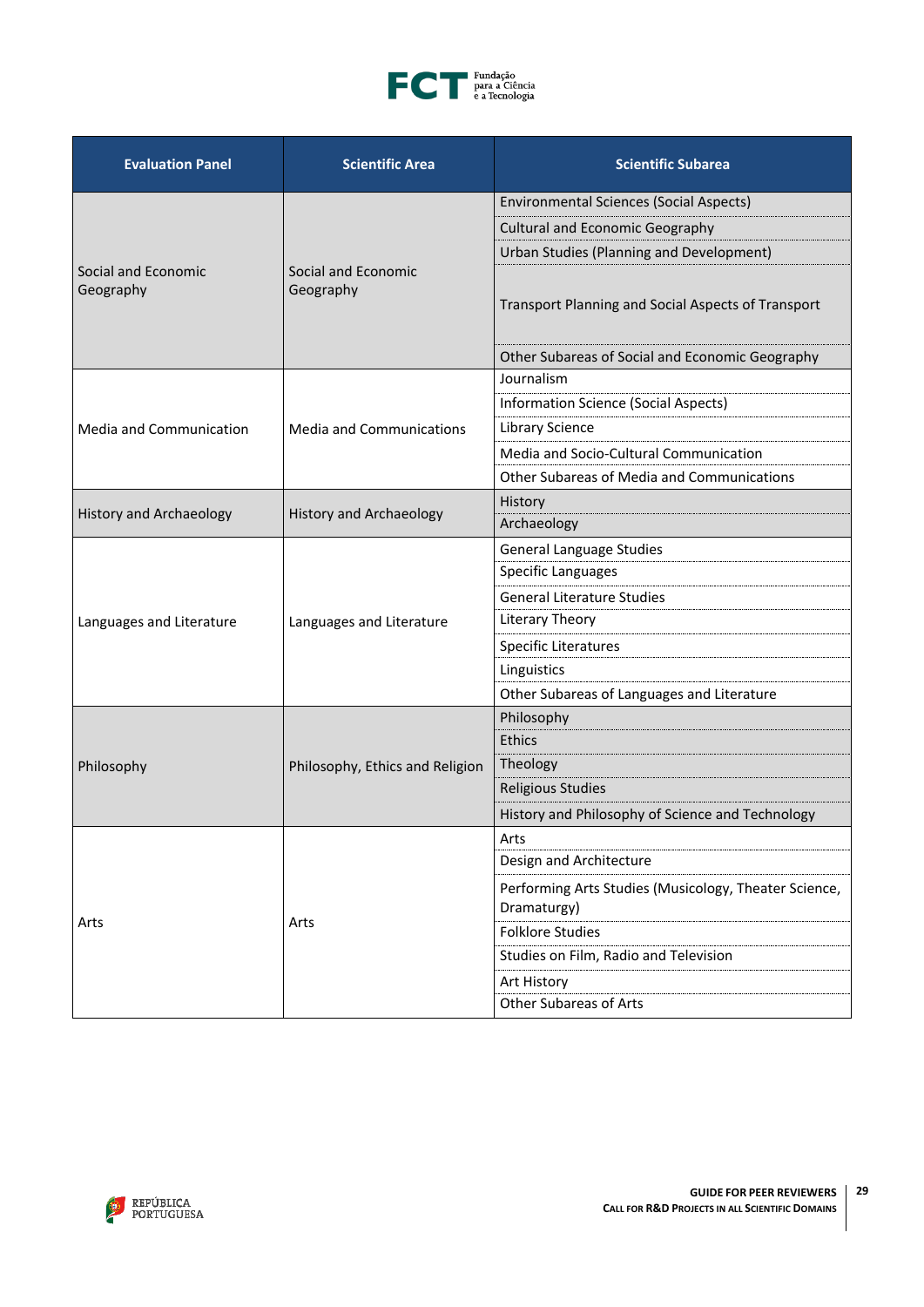

# <span id="page-29-0"></span>**ANNEX I - COMPONENTS OF THE APPLICATIONS**

## **Applications must be written in English** and are submitted online via a dedicated FCT Web Platform [\(MyFCT\)](https://myfct.fct.pt/MyFCTHomepage.aspx).

Multiple applications of the same project are not allowed. New applications grounded on a previous project should contain substantial modification and update.

Each application comprises the following sections:

### **1. GENERAL DATA:**

### **Project Description**

- indicates the title of the project;
- indicates up to four keywords that reflect the scientific content of the proposed research plan;
- indicate the project type;
- identifies the scientific domain, the main scientific area and subarea from the provided list (OECD's revised Field of Science and Technology - FOS, adapted to the call) and presents the respective iustification:
- timetable.

# **2. INSTITUTIONS:**

**Description of each institution and its competencies for the development of the project.**

The **Principal Contractor** must be a **legal entity belonging to the non-business entities of the R&I System**, namely higher education institutions, their institutes and R&D units, state or international laboratories with a head office in Portugal, non-profit private institutions whose main object is R&D activity and other nonprofit public and private institutions developing or participating in scientific research activities.

The possible involvement of **foreign institutions as participants** in the project does **not confer them the status of beneficiary**.

### **3. RESEARCH TEAM:**

- **PI** (must have at least 35% of working time dedicated to project)
- **PI CV synopsis**(describe the PI research, academic and professional experience, in the last 5 effective years of scientific activity. It must include at least 3 references of the PI)
- **Members** (**Co-PI** must have at least 25% of working time dedicated to project)
- **Hirings**
- **Consultants**
- **Research team CV synopsis** (provide the framework and skills of the research team and their coherence with the proposed work plan. It should focus on the last 5 years of effective scientific activity of the research team, indicating the most relevant scientific achievements of the research team and demonstrating its competence and skills in the area of the proposed project)

A **maximum of 4 Core CVs** must be presented: for PI, co-PI and 2 other team members (researchers considered as more relevant for the project).

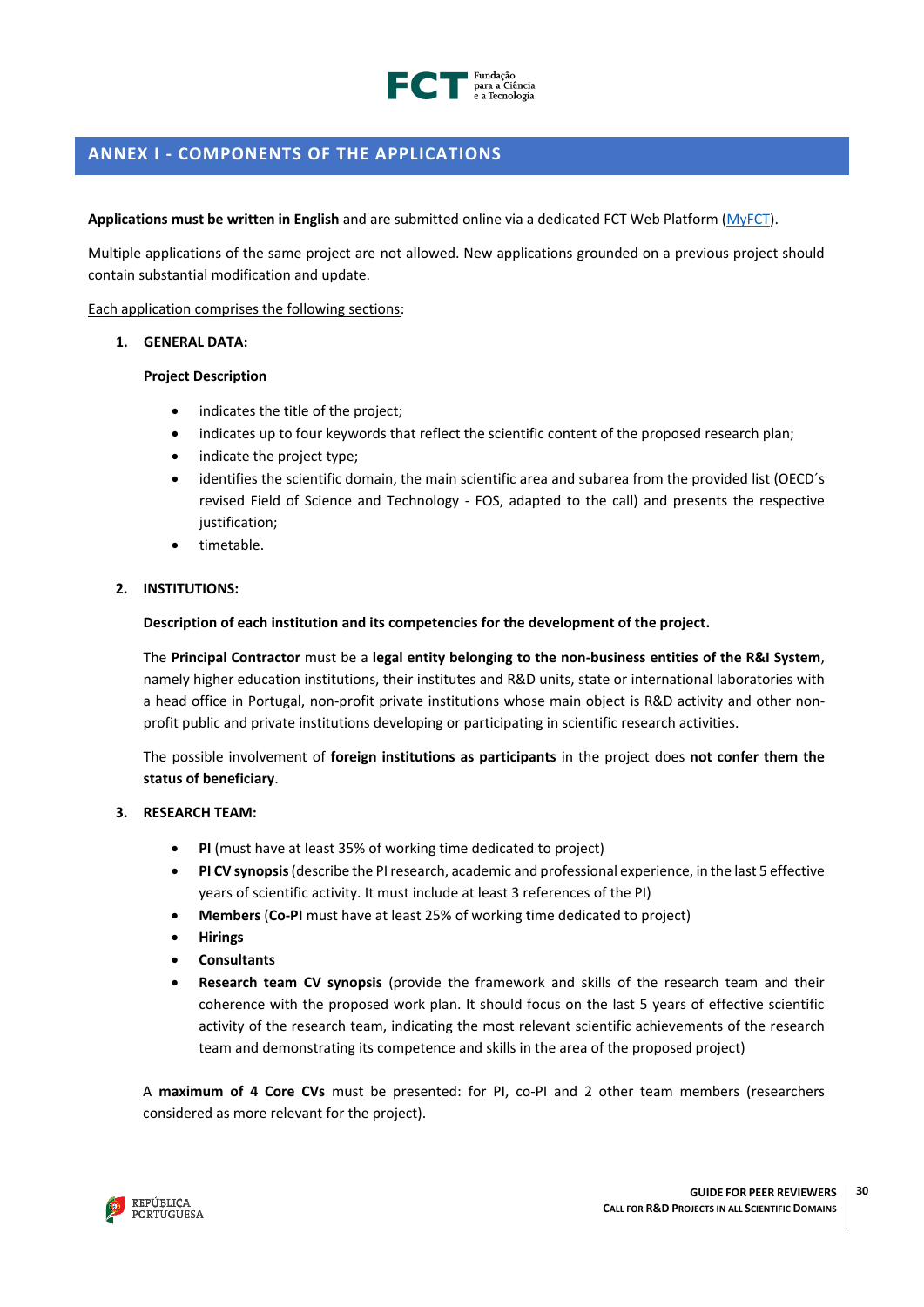

The PI, co-PI, the core elements, as well as the remaining elements of the research team, are responsible for **submitting an updated version of their CV in English on the** [CIÊNCIAVITAE](https://cienciavitae.pt/)**.**

- **4. WORK PLAN:** 
	- **Abstract**
	- **Literature Review**
	- **Research Plan and Methods**
	- **Bibliographic References**
	- **Past Publications**
	- **Tasks**
	- **Project Timeline and Management**
	- **Ethical Issues** (when applicable) are properly identified and addressed, according to the Ethics Self-Assessment Guide
	- **2030 Agenda**
	- **Other Funded Projects**: list the approved projects (lead by PI or Co-PI) through peer-review (concluded or running projects)
	- **Attachments:** in addition to the mandatory annex with the **timeline**, the PI may attach the following documents to the proposal**: support letters, formulas, schemes, diagrams, graphs or images. No other documents than the ones previously mentioned should be considered in this section.**
- **5. INDICATORS** in this section, the PI should indicate the:
	- **Expected output indicators**: a) Publications, b) Communications, c) Reports, d) Seminars and Conferences, e) Advanced Training, f) Others
	- **Dissemination**
- **6. BUDGET** the following items are eligible for funding:

### **a) Direct costs:**

# **i. Human resources rationale:**

Expenses with **Human Resources** dedicated or related to the development of R&D activities related to the project execution in all mandatory components by the applicable labour legislation, including charges with grant holders directly supported by the beneficiaries;

- With regard to **employment contracts**, human resources expenses are based on the costs incurred in carrying out the project, based on the monthly base salary declared for the social protection of the worker, which may be increased by the mandatory social food allowance and occupational accident insurance under legally defined terms. The basic salary shall be the set of all remunerations of a permanent nature subject to taxation and declared for the purpose of social protection of the worker;
- The **research fellowships** are tendered and contracted by the beneficiary entities in the context of the supported projects, which must comply with the Research Fellowship Holder Statute (Law n.º 40/2004 of 18 August, in its present version) and FCT Regulation for Research Studentships and Fellowships.

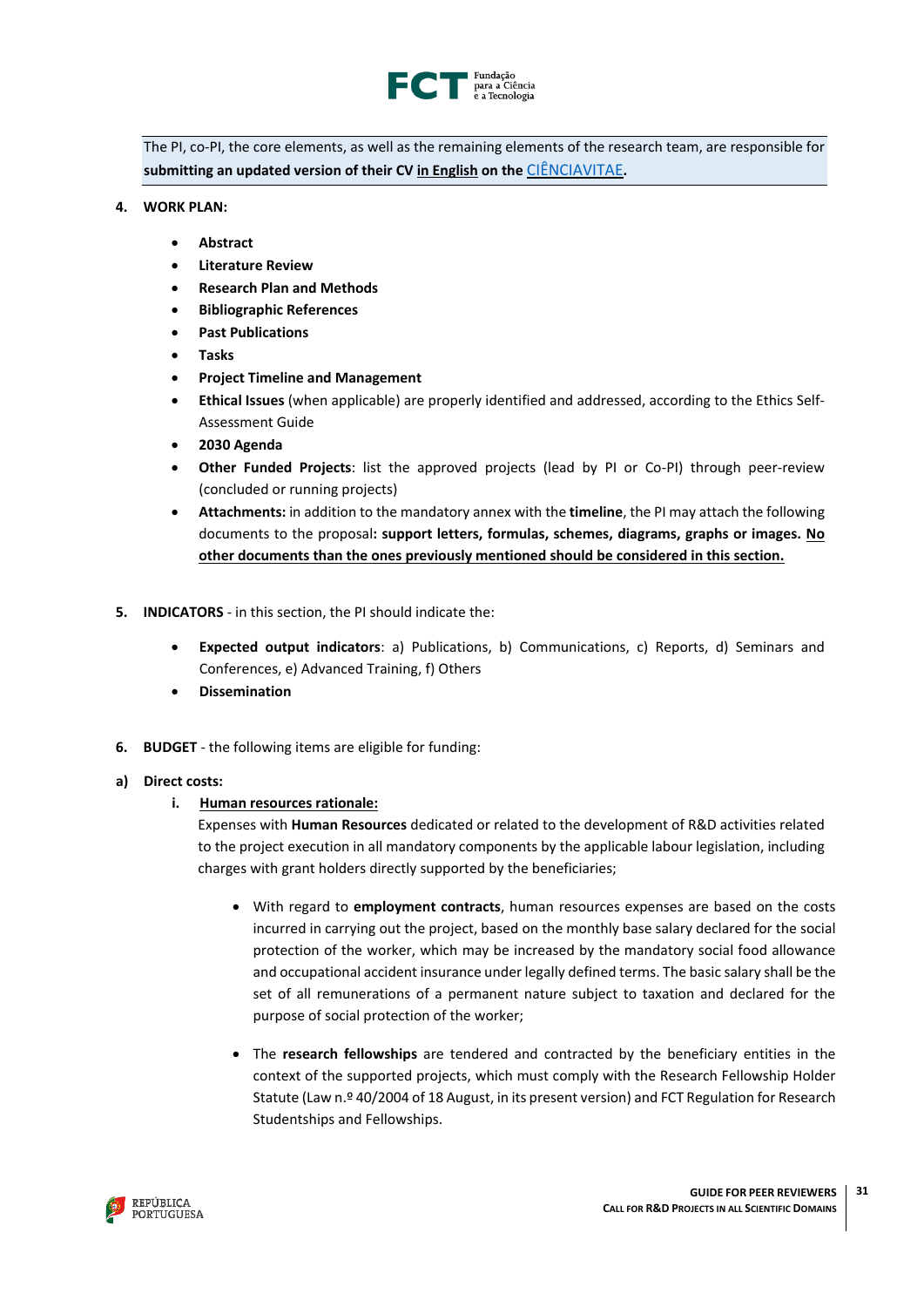

- **ii. Missions,** expenses with travel, accommodation, registration fees, etc. in Portugal and abroad, and directly attributable to the project.
- **iii. Acquisition of scientific and technical tools and equipment**, indispensable to the project if used within the project during their useful lifetime.
- **iv. Amortization of scientific and technical tools and equipment** indispensable to the project and of which the useful lifetime falls within the execution period, but does not end within that period.
- **v. Subcontracts,** directly related to the project scientific task´s execution.
- **vi. Patent registration,** expenses related to the national and foreign record of **patents, copyrights, usefulness models and drawings, national models or brands** when related to other forms of intellectual protection, namely rates, researches to the status of the technique and consulting expenses.
- **vii. Demonstration, Promotion and Publication**, expenses with the **demonstration, promotion and disclosure of the project's outputs**, namely dissemination fees within the fulfilment and pursuant to national policies of open access.
- **viii. Adaptation of buildings and facilities,** when essential to the development of the project, namely for environmental and security reasons, provided that these costs do not exceed 10% of the total eligible cost of the project.
- **ix. Acquisition of other goods and services** directly related to the project's execution, including costs with consultants that do not establish subcontracts.
- b) **Indirect costs**, with a flat rate of 25% of eligible direct costs, excluding subcontracting. The percentage bound in this item is automatically checked by the submission tool. Applications cannot be locked if this condition is not verified.

For the present Call, the **non-eligible costs** are the ones stated in the art. 9º of the [FCT Projects Regulation.](http://www.fct.pt/apoios/projectos/regulamentofundosnacionais.phtml.en) **Salaries of public servants** are **not funded under this call**.

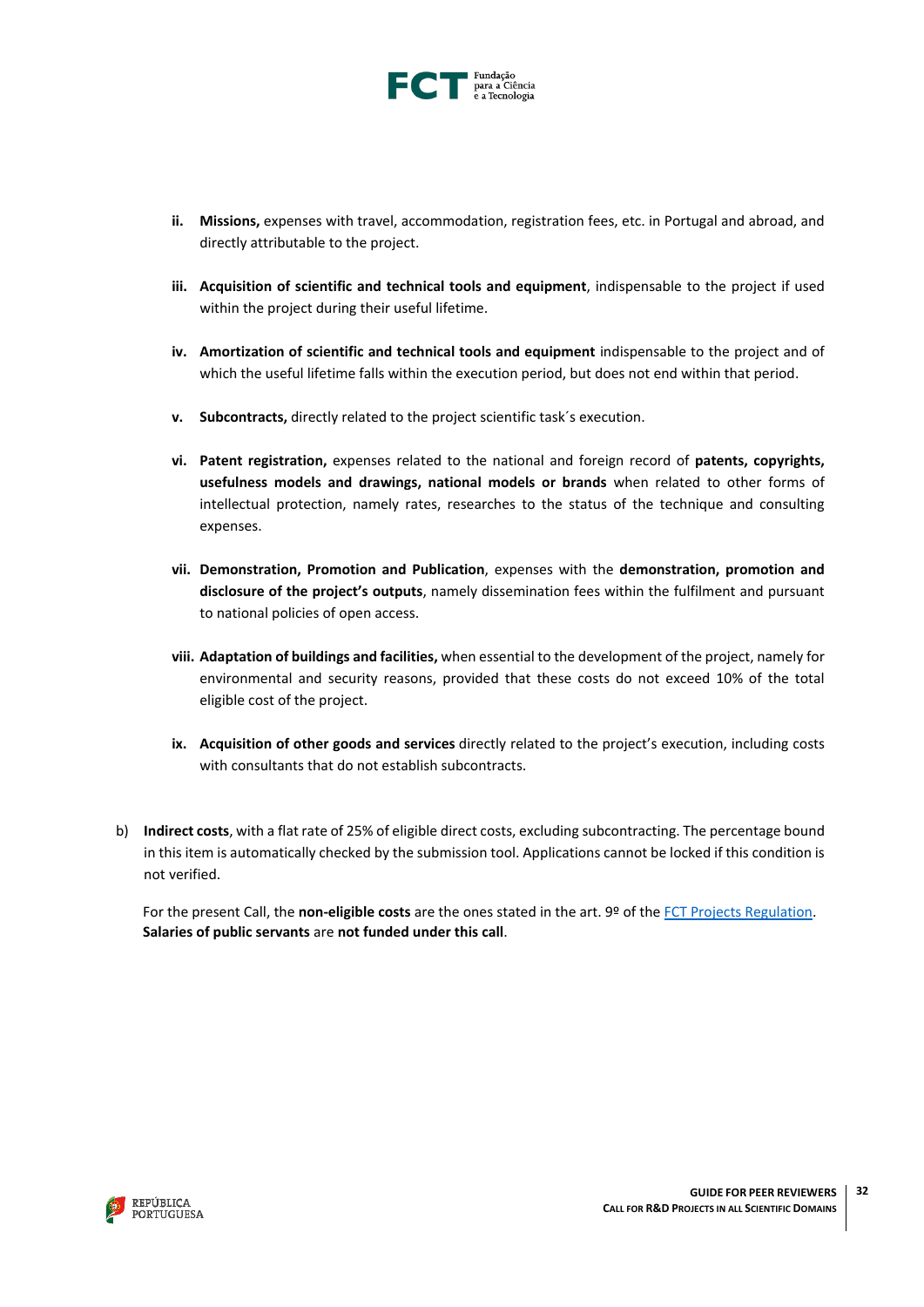

### <span id="page-32-0"></span>**PORTUGUESE TO ENGLISH TRANSLATION AND EXPLANATIONS**

**Agregação** = Aggregation. This is an academic title. It attests:

- i.) the quality of the academic, professional, scientific and pedagogical curriculum;
- ii.) the capacity to carry out research supervision;
- iii.) the capability to coordinate and carry out independent research work, and is issued to PhD holders with a research and academic path after a public exam by a jury involving discussion of the CV, of a submitted curricular proposal and the presentation and discussion of a lecture.
- **Doutoramento** = PhD, doctoral degree

**Mestrado** = Master's degree

**Licenciatura** = BA (3, 4 or 5 years graduate course)

**Bolsa** = Grant, fellowship

**Bolseiro** = Grant holder, fellow

**BII** = Bolsas de Iniciação à Investigação = Research Initiation Grants

- Research Initiation Grants are intended for students enrolled in a Higher Professional Education, a 1st cycle of a Higher Education institution, an Integrated Master or Master to initiate their scientific training, within research projects to be developed in national institutions;
- These grants are also aimed at holders of a graduate degree, enrolled in courses that do not award an academic degree, integrated in an educational project of a higher education institution developed individually or jointly in their institutes or R&D units;
- These grants have a minimum duration of three months and may be renewable up to a maximum of one year.

**BI** = Bolsas de Investigação = Research Grants

- Research grants are intended for students enrolled in an Integrated Master, Master or Doctoral degree, for obtaining the respective scientific academic degree, through the development of scientific training integrated or not in R&D projects;
- These grants are also aimed at holders of a graduate degree or master, enrolled in courses that do not award an academic degree, integrated in an educational project of a higher education institution developed individually or jointly in their institutes or R&D units;
- These grants are, in principle, one year in length, and cannot be awarded for periods of less than three consecutive months;
- The grants may be renewable for additional periods up to:
	- One year, for grants awarded to graduated degree or master holders enrolled in courses that do not award an academic degree;
	- Two years, for grants awarded to students enrolled in master's courses;
	- Four years, for grants awarded to students enrolled in doctoral degrees;
	- These grants may be national, mixed or abroad, depending if the work plan occurs completely, partially or not in national institutions;